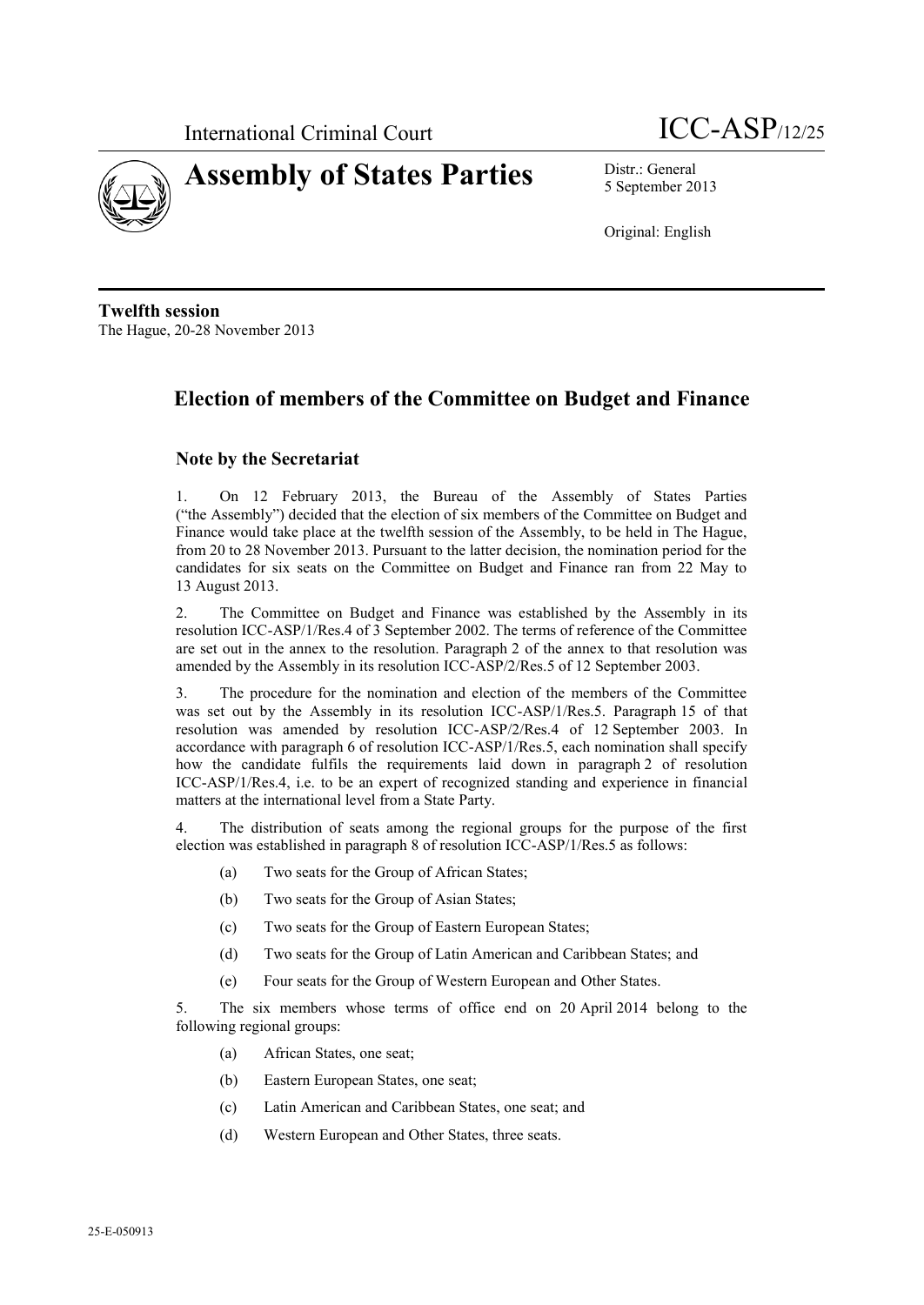6. As required by paragraph 9 of resolution ICC-ASP/1/Res.5, every effort shall be made to elect the members of the Committee by consensus, on the basis of a recommendation by the Bureau. Under paragraph 10, in the absence of a consensus, the election shall be a matter of substance, and subject to the requirements of article 112, paragraph 7 (a), of the Rome Statute, which provides as follows:

"7. Each State Party shall have one vote. Every effort shall be made to reach decisions by consensus in the Assembly and in the Bureau. If consensus cannot be reached, except as otherwise provided in the Statute:

(a) Decisions on matters of substance must be approved by a two-thirds majority of those present and voting provided that an absolute majority of States Parties constitutes the quorum for voting."

7. In accordance with paragraph 11 of resolution ICC-ASP/1/Res.5, the election shall be by secret ballot. However, this requirement may be dispensed with if the number of candidates corresponds to the number of seats to be filled or in respect of candidates endorsed by the respective regional groups, unless a delegation specifically requests a vote on a given election.

8. Under paragraph 12 of the resolution, the persons elected shall be those candidates from each regional group who obtained the highest number of votes and a two-thirds majority of States Parties present and voting, provided that an absolute majority of the States Parties constitutes the quorum for voting.

9. By the closing date of the nomination period, i.e. 13 August 2013, seven nominations had been received.

10. Of the seven nominations, two were submitted by the Group of African States; one by the Group of Eastern European States; one by the Group of Latin American and Caribbean States; and three by the Group of Western European and Other States.

11. In accordance with paragraph 7 of resolution ICC-ASP/1/Res.5, a list in English alphabetical order of all persons nominated, with accompanying documents, is contained in the annex to the present note.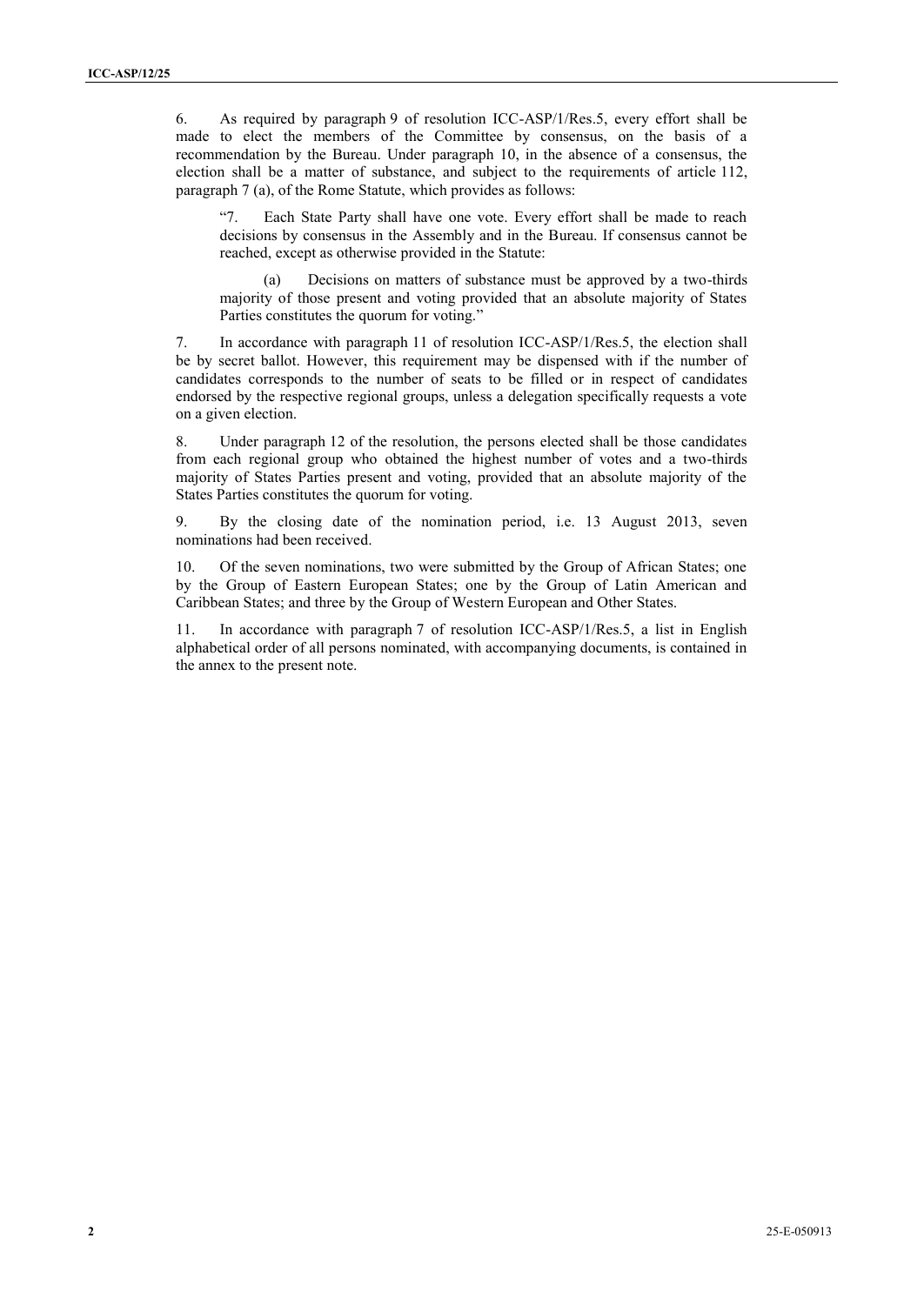## **Annex**

# **Alphabetical list of candidates (with statements of qualifications)**

[Original: English/French/Spanish]

## Contents

|                                 | Name and nationality* | Page           |
|---------------------------------|-----------------------|----------------|
| 1.                              |                       | $\overline{4}$ |
| 2.                              |                       |                |
| 3.                              |                       | 9              |
| 4.                              |                       |                |
| 5.                              |                       |                |
| 6.                              |                       |                |
| $7_{\scriptscriptstyle{\circ}}$ |                       |                |

 $\overline{a}$ 

Also the nominating State(s) unless otherwise indicated.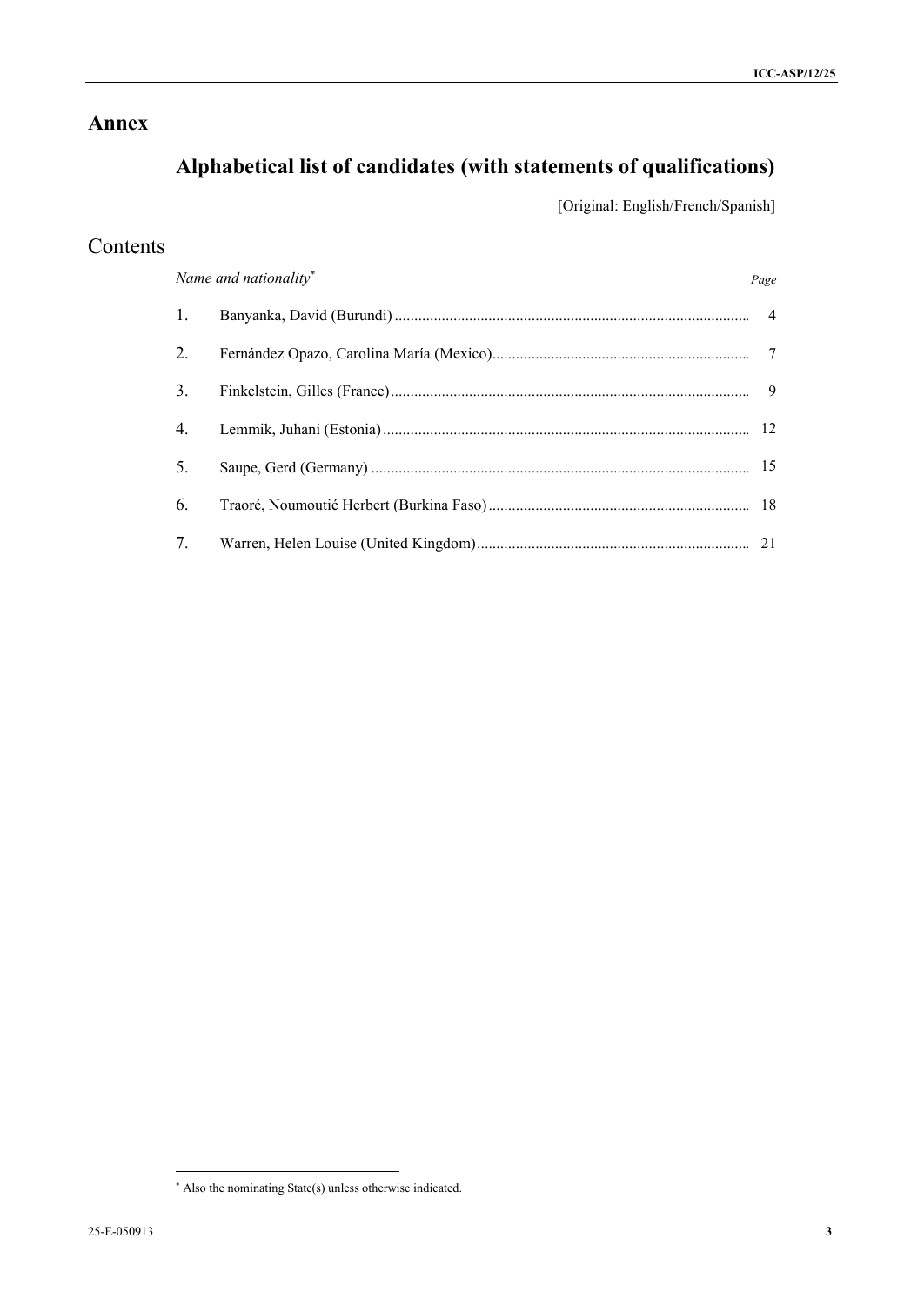## **1. Banyanka, David (Burundi)**

## **Note verbale**

The Permanent Mission of the Republic of Burundi to the United Nations presents its compliments to the Secretariat of the Assembly of States Parties to the Rome Statute of the International Criminal Court and referring to Note verbale No ICC-ASP/12/S/009 of 13 February 2013 has the honour to submit the Curriculum Vitae of Mr. David Banyanka, State Auditor, the candidate nominated by the Government of Burundi to the Committee on Budget and Finance of the International Criminal Court.

**\_\_\_\_\_\_\_\_\_\_\_\_**

[…]

## **Statement of qualifications**

#### **Personal data**

| <b>BANYANKA</b> |
|-----------------|
| David           |
| Male            |
| 30/12/1967      |
| Gitaba          |
| Burambi         |
| Burundian       |
| Married         |
|                 |

#### **Education**

| 2005:            | International Organization of Supreme Audit Institutions (INTSOAI)<br>Development Initiative (IDI), Diploma in Design and Development of<br>Training Courses.                                                                                  |
|------------------|------------------------------------------------------------------------------------------------------------------------------------------------------------------------------------------------------------------------------------------------|
| 2000 to $2001$ : | University of Yaoundé II: Programme in Economic Policy<br>Management (GPE) in the Faculty of Economics and Management;<br>Third Cycle Diploma, Diploma of Higher Specialized Studies (DESS)<br>in Management and Economic Policy (Bac $+ 5$ ). |
| 1991 to $1993$ : | University of Burundi: Faculty of Economics and Administration,<br>Bachelor's Degree in Economics (Licence Bac $+$ 4); majoring in<br>management.                                                                                              |
| 1988 to 1991:    | University of Burundi: Faculty of Economics and Administration,<br>Diplôme des Candidatures (awarded after successful completion of<br>first two years of a degree course) in Economics.                                                       |
| 1987 to 1988:    | University of Burundi: Faculty of Agronomy.                                                                                                                                                                                                    |

#### **Work experience**

June 1996 - Sept. 2006: Inspector of Finance with responsibility for oversight of budget implementation in public administrations, oversight of the functioning of personalized administrations (administrations personnalisées), in development projects and all areas in which the State has an interest. Responsibility for verifying the lawfulness, legality and legitimacy of expenditures and receipts of these public and parapublic institutions.

Also responsible for training in the Audit Inspectorate.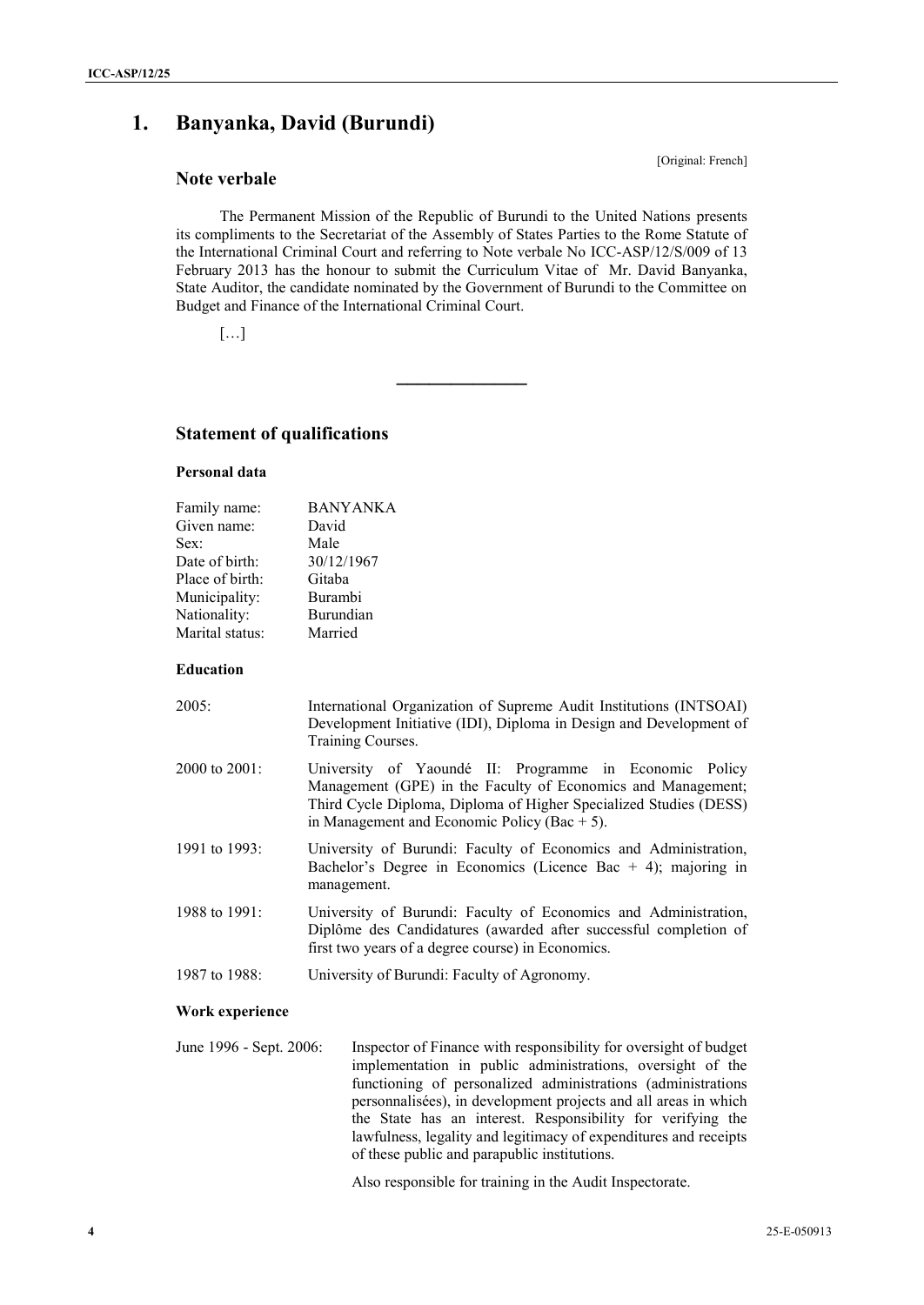| September 2006 - to present: | State Auditor responsible for the same portfolio with the<br>addition of performance auditing.                                                                                                                                                               |
|------------------------------|--------------------------------------------------------------------------------------------------------------------------------------------------------------------------------------------------------------------------------------------------------------|
| July, Oct. and Nov. 2007:    | Acting State Auditor General                                                                                                                                                                                                                                 |
|                              | Responsible for supervising and coordinating the work of<br>71 State Auditors, supervising audit missions and reading<br>all the reports on management auditing, financial<br>auditing, legality and lawfulness in the various public<br>services concerned. |
| Dec. 1994 to June 1996:      | Advisor in the Department of Urban Development and<br>Coordination of Property and Equipment in the Ministry<br>of Public Works.                                                                                                                             |

#### **Other areas of competence**

Teaching and training activities:

- From 2005 to 2008, taught on a part-time basis at the Lumière University of Bujumbura;
- Since 1998, teaching on a part-time basis at the Martin Luther King University;
- From 1996 to 2008, taught on a part-time basis at the University of Burundi (Higher Institute of Commerce); and
- From 2006 to 2008, taught on a part-time basis at the Great Lakes University.

Internal and Performance auditing:

- In May and June 2005, participated in the development of a workshop on performance auditing, held in Cotonou, Benin.
- In August, following the workshop in Cotonou, personally developed a course on evaluation of the internal audit system; and
- In January February 2006, participated in a workshop to evaluate a course on performance auditing, held in SOUSSE, Tunisia.

| April 2006:           | Co-moderator of a workshop on performance auditing<br>for a group of 30 participants from more than 12<br>countries, held in Yaoundé, Cameroon.                                                                                                                                                                                                                  |
|-----------------------|------------------------------------------------------------------------------------------------------------------------------------------------------------------------------------------------------------------------------------------------------------------------------------------------------------------------------------------------------------------|
| November $2008:$      | Participated in a workshop to evaluate a course on<br>training and course implementation techniques, held in<br>Niamey, NIGER.                                                                                                                                                                                                                                   |
| January – March 2009: | Co-moderated a workshop to train trainers of the<br>Supreme Audit Institutions of Sub-Saharan French-<br>Speaking Africa, held in SOUSSE, Tunisia.                                                                                                                                                                                                               |
|                       | 27 November -8 December 2006: Co-moderated a workshop on auditing the performance<br>of public debt management, jointly organized by Pôle-<br>Dette and the Regional Council of Supreme Audit<br>Institutions of French-Speaking Africa (CREFIAF) for<br>auditors of countries of the West and Central African<br>French-Speaking community, held in Lomé, Togo. |

#### **Overseas courses**

- May-July 2001: Attended a training course at the University of Liège, Belgium; specialized in management auditing; and
- 2004: Participated in a workshop to evaluate the competence of participants, held in Libreville, Gabon.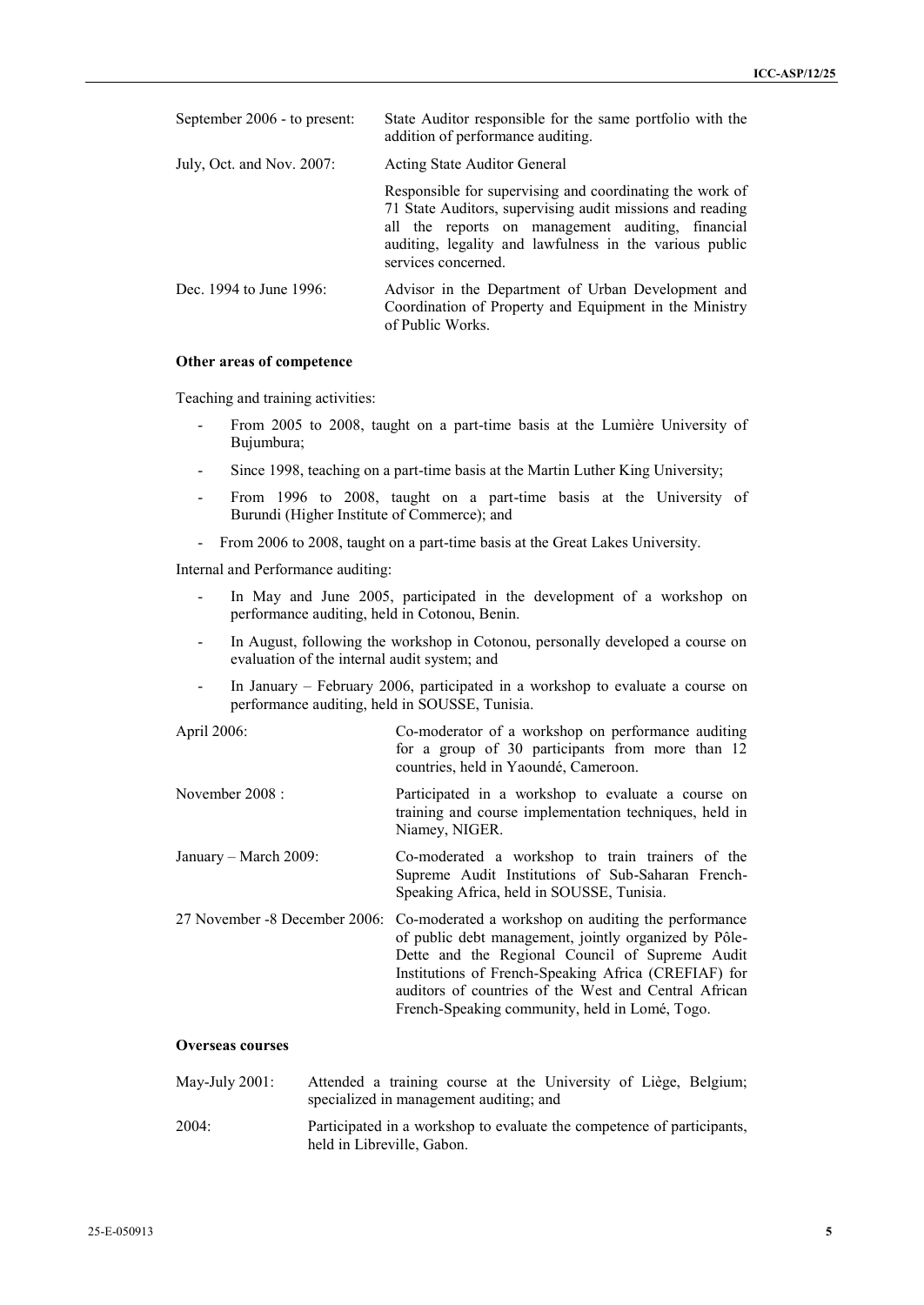| <b>Publications</b>                         |                                                                                                                                                                                                                                                                                     |
|---------------------------------------------|-------------------------------------------------------------------------------------------------------------------------------------------------------------------------------------------------------------------------------------------------------------------------------------|
| August 2001:                                | Presentation of a paper for the award of the Diploma of<br>Higher Specialized Studies (DESS) entitled "Problems in<br>management auditing in the public service".                                                                                                                   |
| March 1994:                                 | Completion of degree thesis entitled "Training and human<br>resources in small- and medium-sized enterprises in<br>Bujumbura".                                                                                                                                                      |
| 1993:                                       | Presented a paper on updating the management information<br>system in five public institutions:                                                                                                                                                                                     |
|                                             | - Banque de Crédit Burundi (BCB);                                                                                                                                                                                                                                                   |
|                                             | - Institut National de la Sécurité Sociale (INSS);                                                                                                                                                                                                                                  |
|                                             | - Public Service Insurance Company (La Mutuelle de la<br>Fonction Publique)                                                                                                                                                                                                         |
|                                             | - Randa Farm; and                                                                                                                                                                                                                                                                   |
|                                             | - Military Construction Management Company.                                                                                                                                                                                                                                         |
| In March of each<br>year from 1997 to 2000: | Presented the auditors' report on the National Economic<br>Development Bank (BNDE); and                                                                                                                                                                                             |
| From 2001 to 2008:                          | Presented auditors' reports on the Military Hospital of<br>Kamenge, the Office of Education Projects and the<br>Community Development Fund.                                                                                                                                         |
| <b>August 2005:</b>                         | Taught a course on Evaluation of the Internal Audit System<br>subsequent to the Cotonou workshop on performance<br>auditing, for which the Organization of Supreme Audit<br>Institutions (INTOSAI) Development Initiative (IDI) diploma<br>was awarded upon completion of training. |

## **Other activities**

- Currently auditor of the Regional Council of the Supreme Audit Institutions of French-Speaking Sub-Saharan Africa (CREFIAF) which has its headquarters in Cameroon;
- President of the CREFIAF Technical Working Group on Performance Auditing;
- Founding Member of the Martin Luther King University of Bujumbura;
- From 2008 to the present, member of the Committee on Budget and Finance of the ICC.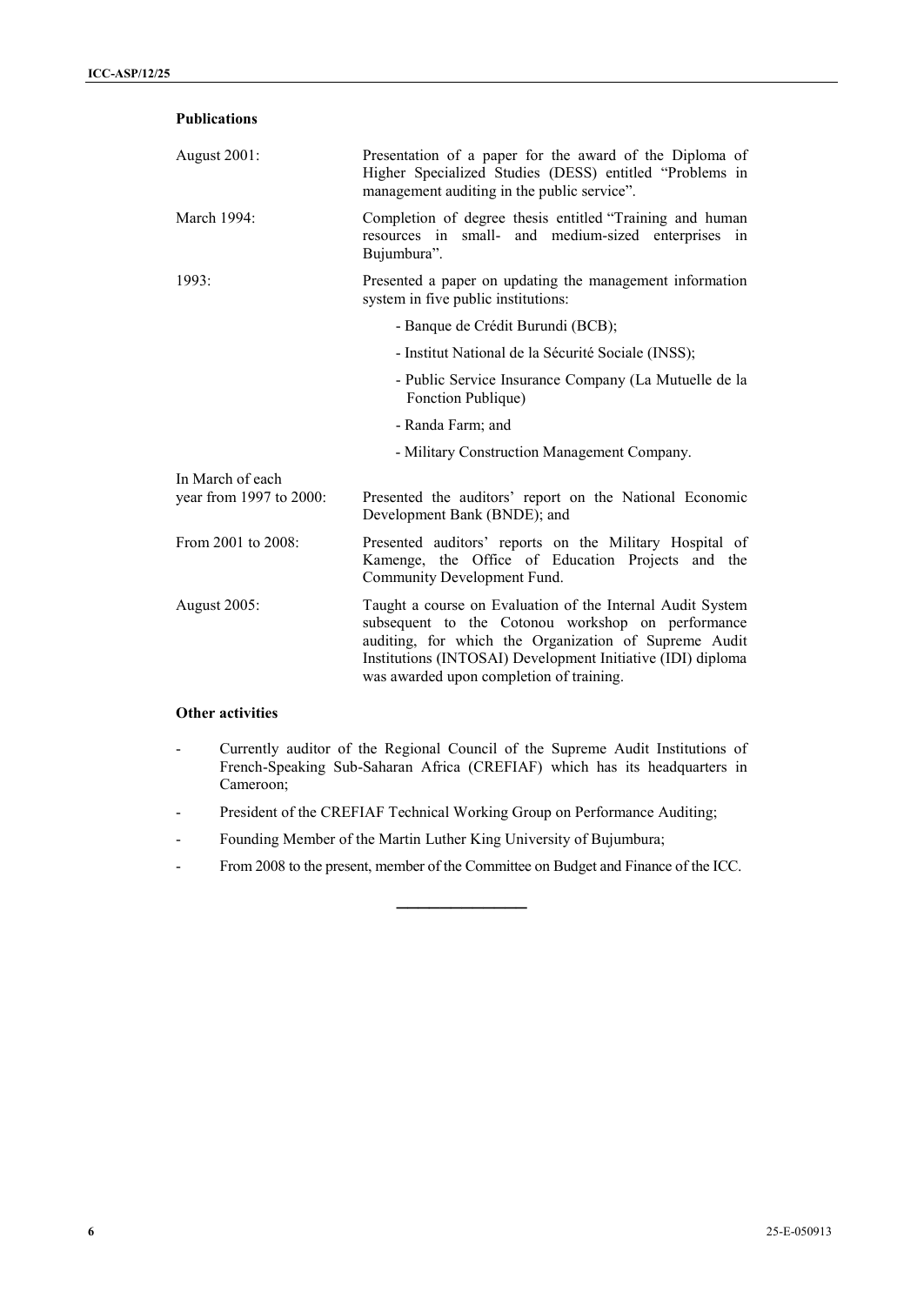## **2. Fernández Opazo, Carolina María (Mexico)**

[Original: Spanish]

## **Note verbale**

The Embassy of Mexico presents its compliments to the President of the Assembly of States Parties (ASP) of the International Criminal Court (ICC), Ambassador Tiina Intelmann, and has the honor to refer to the note ICC-ASP/12/S/009 PBA-0442 of 13 February 2013, related to the resolutions and procedures for the presentation of candidates to the Committee on Finance and Budget (CBF) of the ASP for the elections held during the 12th Assembly of States Parties (November 20-28 2013).

In this regard, the Embassy of Mexico would like to transmit the interest of the Government of the Mexican United States to present as candidate for reelection to the CBF, Ms. Carolina María Fernández-Opazo. Please find herewith annex to this note the curriculum vitae of Ms. Fernández-Opazo.

Ms. Fernández-Opazo is an Officer at the Ministry of Foreign Affairs. Her current position as Director for Financial Matters, General Directorate for the Organization for the United Nations reflects a deep knowledge and expertise of procedures and functioning of numerous international organizations, in which Mexico holds a membership.

Ms. Fernández-Opazo, fully complies with the requirements established by paragraph 2 of resolution ICC-ASP/1/Res.4 (as amended) on the establishment of the CBF, being a national from a country (Mexico) in a region where underrepresentation would result if no citizen from this area is elected. In addition to the characteristics of her proficiency indicated in the previous paragraph, Ms. Fernández-Opazo fully complies with the requirement of being a renowned and prestigious financial expert, while currently a member of the CBF with the end of term on 20 April 2014.

[…]

## **Statement of qualifications**

Mrs. Carolina María Fernández Opazo (Mexican) was born in Kingston, Jamaica, in December 1972.

**\_\_\_\_\_\_\_\_\_\_\_\_**

She has a B.A. on International Relations by the Universidad de las Américas in Puebla, Mexico.

She also studied Administration at the Universidad de las Américas in Puebla and Economics at the Universidad Católica Boliviana, La Paz, Bolivia.

#### **Working experience**

Mrs. Fernández has held different positions in the Ministry o Foreign Affairs, all of them in the multilateral area.

- **Director for Financial Issues, United Nations Division, November 2007 to date.**
- Deputy Director for Administrative and Budgetary Questions, United Nations Division, October 2003 to October 2007.
- Head of Department for Administrative and Budgetary Questions, candidatures and political affairs, United Nations Division, November 2000 to September 2003.
- Advisor to the Director General for the United Nations System, January 2000- October 2000.
- Analyst in charge of candidatures and political affairs, United Nations Division, April 1999- December 1999.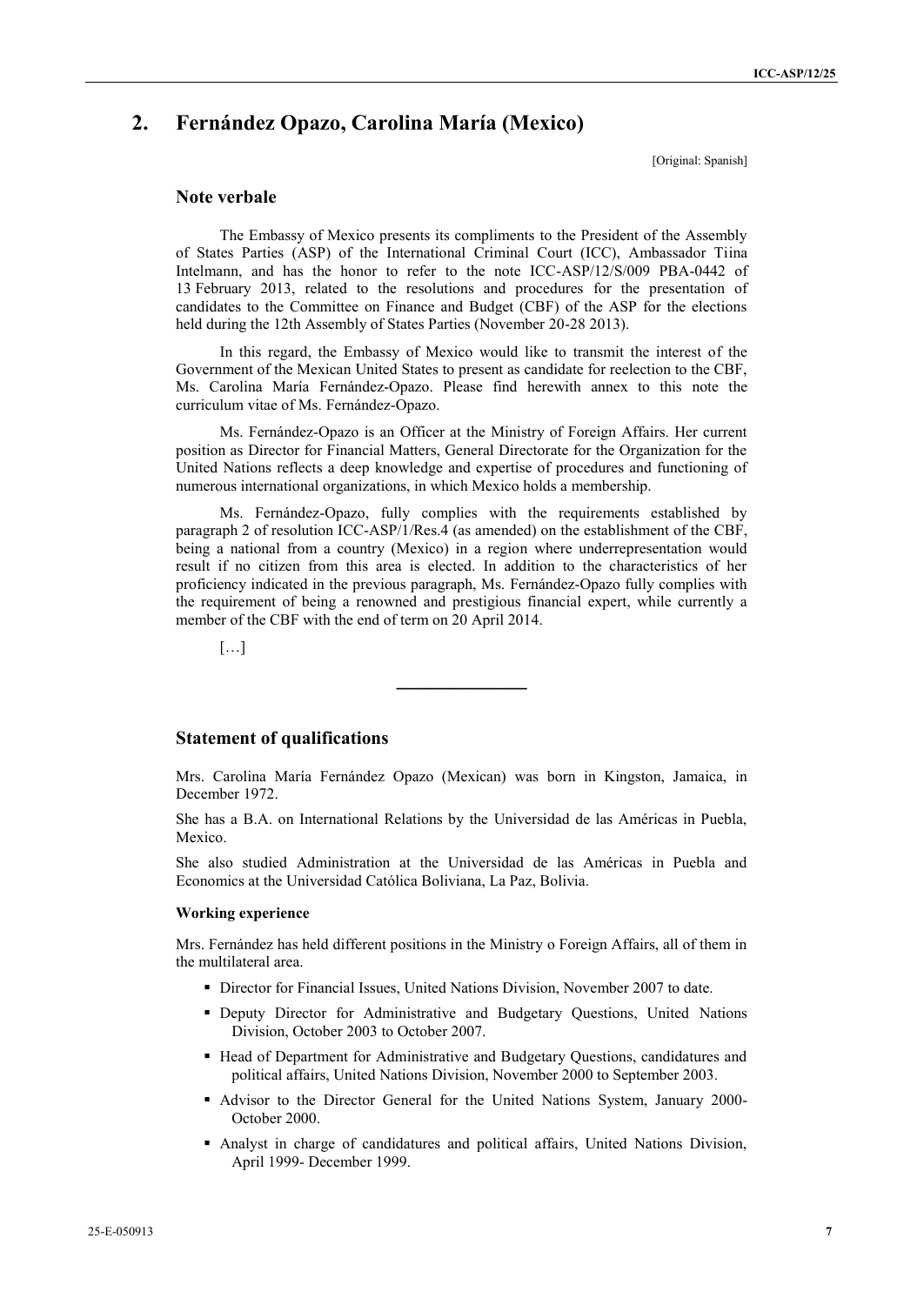### **Main activities** 8

- Expert on the Committee on Budget and Finance of the International Criminal Court (April 2008 to date)
- Technical Secretary for the evaluation of Mexican memberships to international organizations. (December 2006-May 2007)
- Main negotiator of the Mexican Delegation to the scale of assessments process o the United Nations General Assembly or the period 2007-2009. (March-December 2006)
- Team leader of the Specialized Group of the Mexican Ministry of Foreign Affairs on scales of assessment of international organizations. (January 2006)
- Member of the Delegation of Mexico to the negotiation process of the UN Budget for the biennium 2006-2007, 60th session of the General Assembly. (December 2005)
- Member of the Delegation of Mexico to the negotiation process of the UN Peacekeeping Operations' Budget, 59th session of the General Assembly. (May 2005)
- Member of the Delegation of Mexico to the 59th session of the UN General Assembly. (October-December 2004)
- Officer in charge of the Mexican candidature to the UN Economic and Social Council. (October 2001-December 2002)
- Officer in charge of the Mexican candidature to the UN Security Council. (December 2000- October 2001)

#### **Congresses at the Universidad de las Américas in Puebla**

- Youth National Congress on the World Conference against Racism, Racial Discrimination, Xenophobia and related Intolerance. Organizer. June 2001.
- Regional Workshop on Judicial Cooperation in Criminal Matters related to drugs and organized crime. Organizer. June 2000.
- Youth National Congress on the Millennium Assembly. Organizer. May 2000.
- High Level Regional Meeting "Towards a More Stable and Predictable Financial International System and its Social Link". Organizer. September 1999.

Mrs. Fernández speaks fluently Spanish and English and has knowledge of Italian and French.

**\_\_\_\_\_\_\_\_\_\_\_\_**

Mrs. Fernández is married and has two children.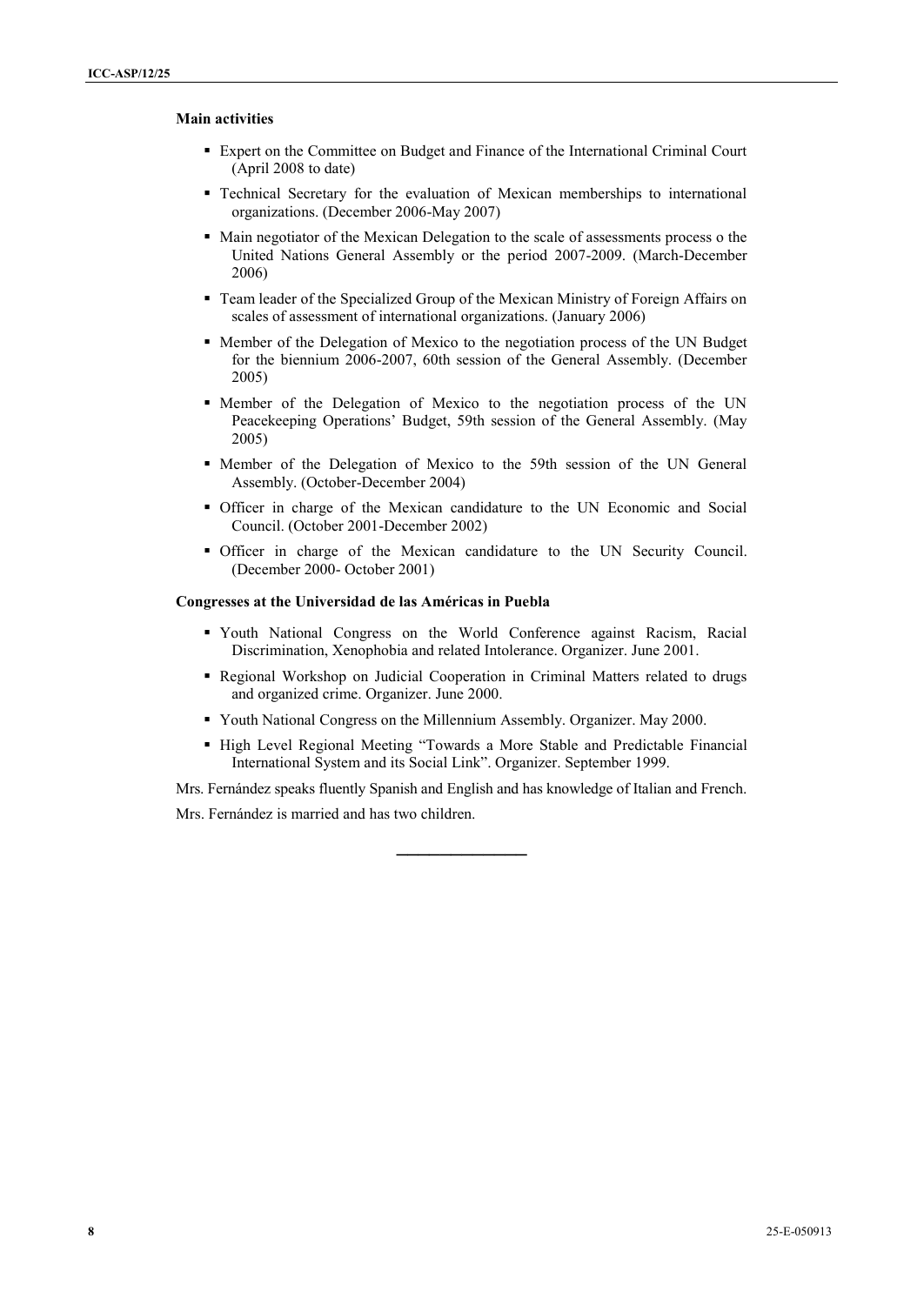## **3. Finkelstein, Gilles (France)**

[Original: French]

## **Note verbale**

The Embassy of France presents its compliments to the Secretariat of the Assembly of States Parties and, with reference to note ICC-ASP/12/S/009, has the honour to inform it that the Government of the French Republic has decided to put forward the candidacy of Mr. Gilles Finkelstein, currently Principal Adviser to the Aquitaine-Poitou-Charentes Regional Chamber of Accounts, for re-election as member of the Committee on Budget and Finance (CBF) of the International Criminal Court, at the elections to be held in The Hague during the twelfth session of the Assembly of States Parties, from 20 to 28 November 2013.

As this delegation indicated to the Court in 2007 and 2010, at the time of the candidate's presentation for a first and second term, the nomination of Mr. Finkelstein has been selected in accordance with section A of the resolution that sets out the procedure for the nomination and election of members of the Committee on Budget and Finance.

As indicated in his curriculum vitae, which is appended to this Note verbale, Mr. Gilles Finkelstein fulfils the requirements set out in paragraph 2 of the annex to the resolution on the establishment of the Committee on Budget and Finance.

Appointed to the Aquitaine-Poitou-Charentes Regional Chamber of Accounts in 1999, Mr. Finkelstein also served as principal customs inspector, senior adviser and rapporteur to the National Public Service Ethics Commission, deputy public prosecutor at the district courts (Tribunal de grande instance) of Poitiers and Tours, and later Principal Adviser to the Aquitaine-Poitou-Charentes Regional Chamber of Accounts. Mr. Finkelstein therefore possesses all the qualifications and experience required by the resolutions of the Assembly of States Parties in the area of finance, accounting and management and he has experience of criminal proceedings.

During a third term in office Mr. Finkelstein will, in particular, be able to draw in full on the experience he has acquired in the last five years working as a member of the Committee on Budget and Finance of the International Criminal Court and in particular as Chairperson of the Committee since April 2012.

**\_\_\_\_\_\_\_\_\_\_\_\_**

[…]

## **Statement of qualifications**

## **Personal data**

Born on 3 September 1958 in Paris (14<sup>th</sup> district) French national, married, two children *Magistrat financier* (law officer responsible for financial matters) Chevalier of the Legion of Honour

## **Professional activities**

| Since April 2012 | Chairperson of the Committee on Budget and Finance                                                               |
|------------------|------------------------------------------------------------------------------------------------------------------|
| 2 April 2012     | Principal Adviser, Aquitaine-Poitou-Charentes Regional Chamber of<br>Accounts responsible for hospitals          |
| December 2010    | Re-election as a member of the Committee on Budget and Finance<br>of the International Criminal Court, 2008/2010 |
| 3 December 2007  | Election to the Assembly of States Parties to the Rome Statute.                                                  |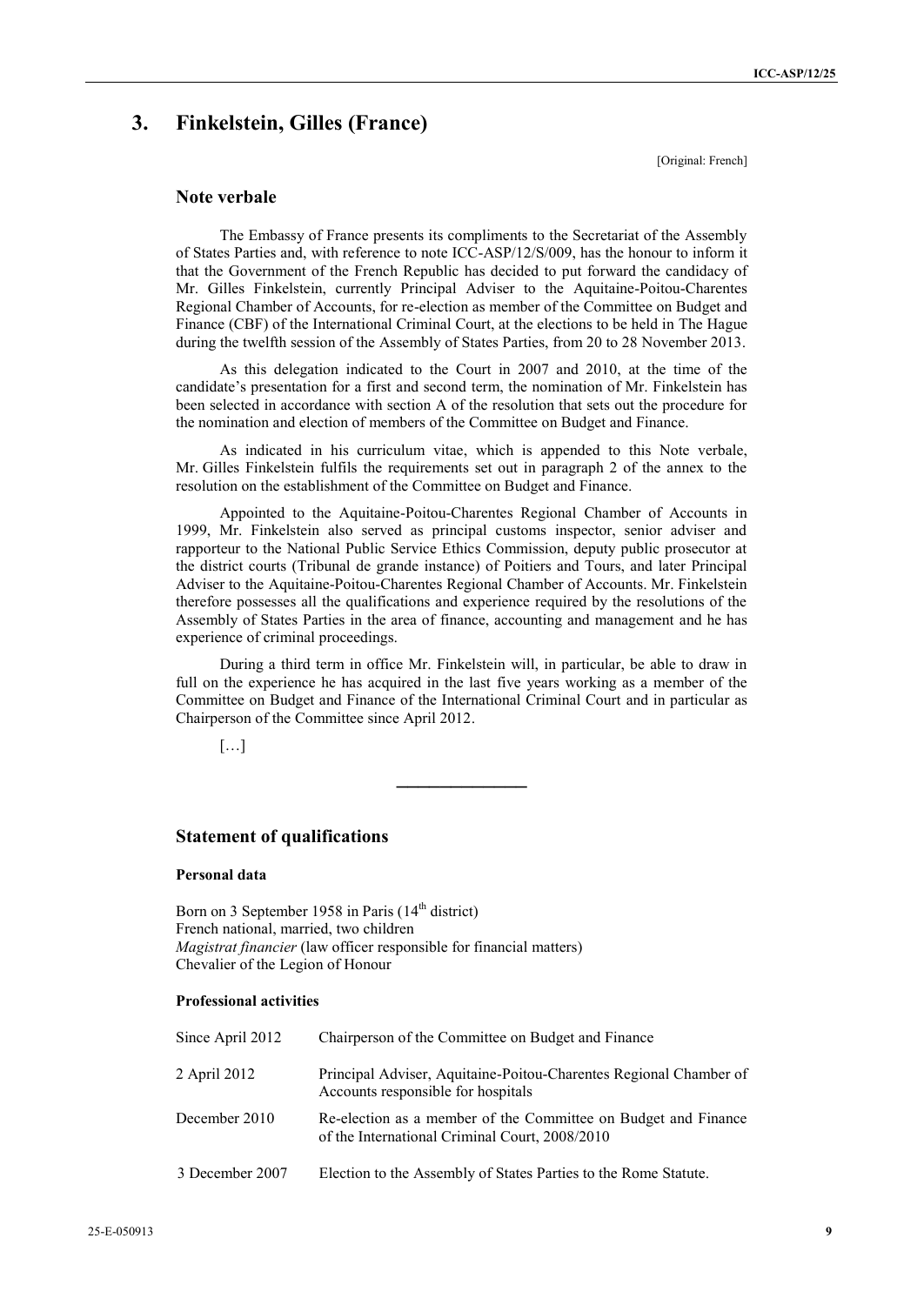|                                       | Member of the Committee on Budget and Finance – International<br>Criminal Court, 2008/2010                                                                                                                                                   |  |  |
|---------------------------------------|----------------------------------------------------------------------------------------------------------------------------------------------------------------------------------------------------------------------------------------------|--|--|
| 1 December 2005                       | Returned, at own request, to the Poitou-Charentes Regional<br>Chamber of Accounts – Principal Adviser – member of the hospitals<br>group at the Court of Accounts/Regional Chambers of Accounts.                                             |  |  |
| 1 January 2003 to                     | Judicial secondments:                                                                                                                                                                                                                        |  |  |
| 30 November 2005                      | Tribunal de grande instance (district court) of Tours (1 January<br>$2003$ to 30 June $2003$ ) – Deputy Public Prosecutor.                                                                                                                   |  |  |
|                                       | Tribunal de grande instance (district court) of Poitiers (1 July 2003<br>to 30 November 2005) – Deputy Public Prosecutor (traffic offences,<br>civil matters, drug-related cases, military cases, counsel for the<br>prosecution at trials). |  |  |
| 2002                                  | Promotion to Principal Adviser.                                                                                                                                                                                                              |  |  |
| 1 January 2001                        | Senior Adviser.                                                                                                                                                                                                                              |  |  |
|                                       | Rapporteur to the National Public Service Ethics Commission.                                                                                                                                                                                 |  |  |
| 1 September 1999                      | Appointment to the Poitou-Charentes Regional Chamber of<br>Accounts (CRC).                                                                                                                                                                   |  |  |
| 2 September 1996 to<br>31 August 1999 | Appointment as Class 1 Adviser - Nord-Pas-De-Calais Regional<br>Chamber of Accounts.                                                                                                                                                         |  |  |
| 11 July 1996                          | Selected for the tour outside the region for advisers of the Regional<br>Chamber of Accounts - Ranked first among Class I advisers.                                                                                                          |  |  |
| 1 July 1995 to<br>31 August 1996      | Head of investigation region - National Department Guarantee and<br>Industrial Services - Directorate-General of Customs and Indirect<br>Taxes (DGDDI) – posted to Rennes (19 departments).                                                  |  |  |
| 1 July 1993 to<br>30 June 1995        | Appointment as Chief of Division in the Paris-Spécial department -<br>Missions to restructure departments in the divisions of Laon (02),<br>Strasbourg (67), Orly, Lorient (56) and Prades (66). Investigation<br>management.                |  |  |
| February to<br>June 1993              | Selection as Principal Customs Inspector – ranked 5th among the<br>candidates for selection – training course                                                                                                                                |  |  |
| End of 1991 to<br>February 1993       | Chief of the Legal Affairs Department - Nantes Interregional<br>Customs Service – Prosecuting officer for customs.                                                                                                                           |  |  |
| 1 September 1988 to<br>December 1991  | inspector, Cholet centre,<br>Customs<br>auditing of businesses,<br>agricultural issues, industrial relocations.                                                                                                                              |  |  |
| 1 September 1985 to<br>31 August 1988 | Customs inspector in the Roissy regional office, responsible for<br>oversight of international commercial transactions.                                                                                                                      |  |  |
| 1 September 1984 to<br>31 August 1985 | National Customs School – 37th intake of students.                                                                                                                                                                                           |  |  |
| 1982 and 1983                         | Trainee court attorney – law office of attorney-at-law Gontier – Angers.                                                                                                                                                                     |  |  |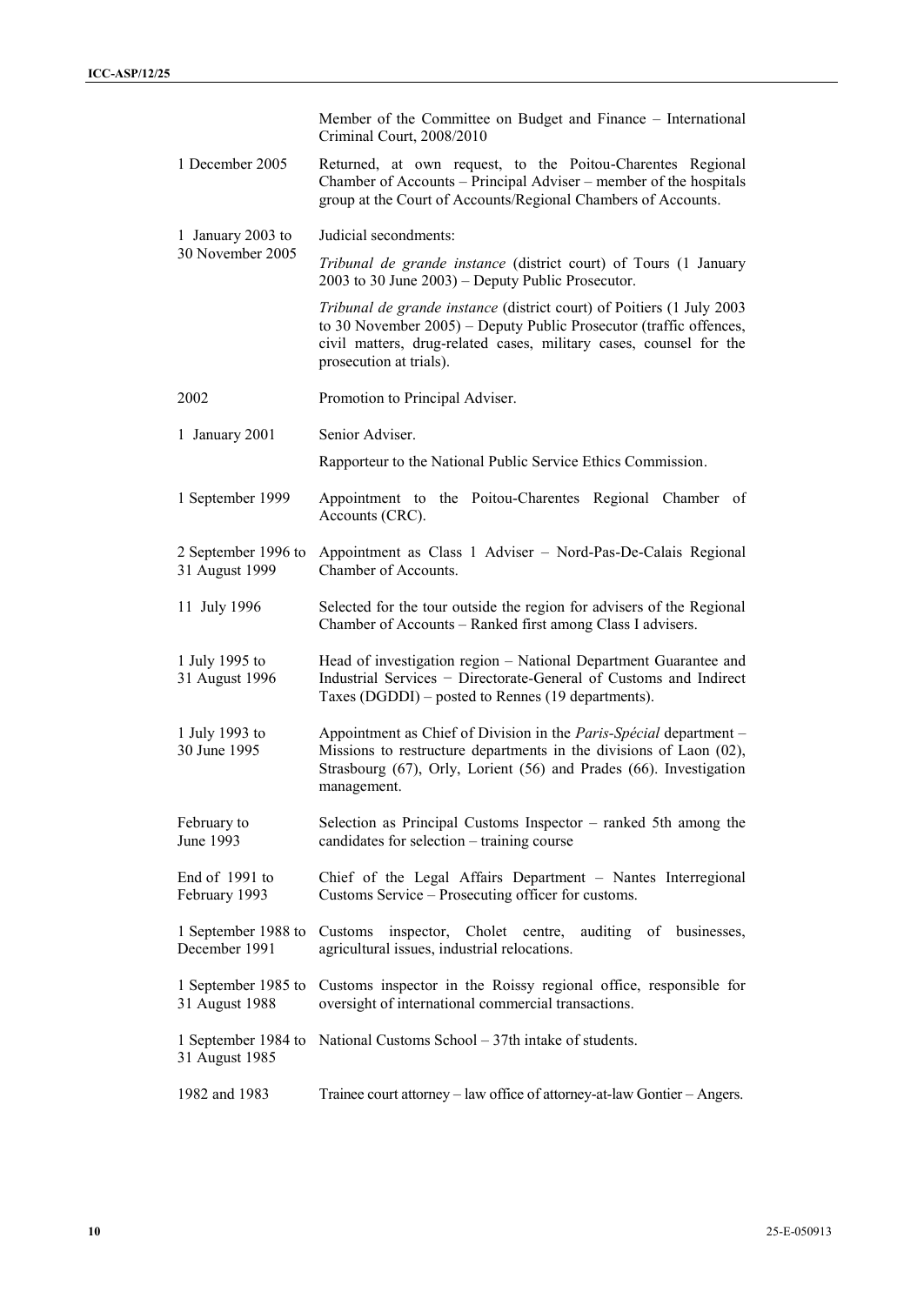#### **Additional teaching activities**

- Course in criminal law, Faculty of Law of Angers (Cholet campus) from 1990 to 1993 and course in commercial law (Cholet campus during the same period, LEA II);

- Lectures in criminal customs law at the Lille Law School (1998 and 1999);

- Lectures in criminal customs law and criminal financial law at the Regional Centre for the Professional Training of Lawyers (CRFP), Lille (1998 and 1999);

- Course in procurement contract law and public service delegation (DSP) – Lille Regional Institute of Administration (1997/1999);

- Lectures on litigation involving procurement, Faculty of Law, University of Poitiers, Masters II (2001 to 2009); and

- Tutorials in public procurement law – Master I (2006/2007) - Faculty of Law of Poitiers.

#### **Articles and lectures**

- Customs law and common agricultural policy (in the journal *Revue de Droit Rural*, 1991);

- Customs auditing in Symposium of the Regional Institute of Administration of Nantes / 20 years of the Regional Institute of Administration;

- Course in general criminal law – duplicated lecture notes, Faculty of Law, University of Angers;

- Elements of criminal litigation involving procurement contracts and delegation. M2 Faculty of Law of Poitiers;

- Recurrent education for public servants of the State - Publication of the Committee of Inquiry into the Cost and Performance of Public Services in 2008 (collective work);

- Negotiated contracts and the offence of favouritism: the risks, in the journal *Contrats publics*, January 2009;

- The offence of favouritism: what future? In the journal *Contrats publics*, February 2009.

#### **Other professional activities**

- Member of the Regional Registration Commission and the Regional Disciplinary Chamber for external auditors within the remit of the Poitiers Court of Appeal;

- Rapporteur to the FIJ Steering Committee for commerce and management graduate schools (*écoles supérieures*);

- Member of the hospitals group at the Court of Accounts (2006/2009) FIJ healthcare organisation;

- Rapporteur to the Committee of Inquiry into the Cost and Performance of Public Services, 2006;

- Rapporteur to the National Public Service Ethics Commission (2001 to end of 2005);

- Rapporteur to the Commission on Campaign Accounts (2001); and

- Advisor to the Cholet industrial tribunal – employers' section − 1988 to 1992.

### **Early training**

- Master's degree in private law (judicial careers), University of Poitiers and Poitiers Law Institute;

- Diploma of Higher Studies in Social Law, Faculty of Law and Political Science, University of Nantes; and

**\_\_\_\_\_\_\_\_\_\_\_\_**

- Alumnus of the National Customs School, 37th intake of students.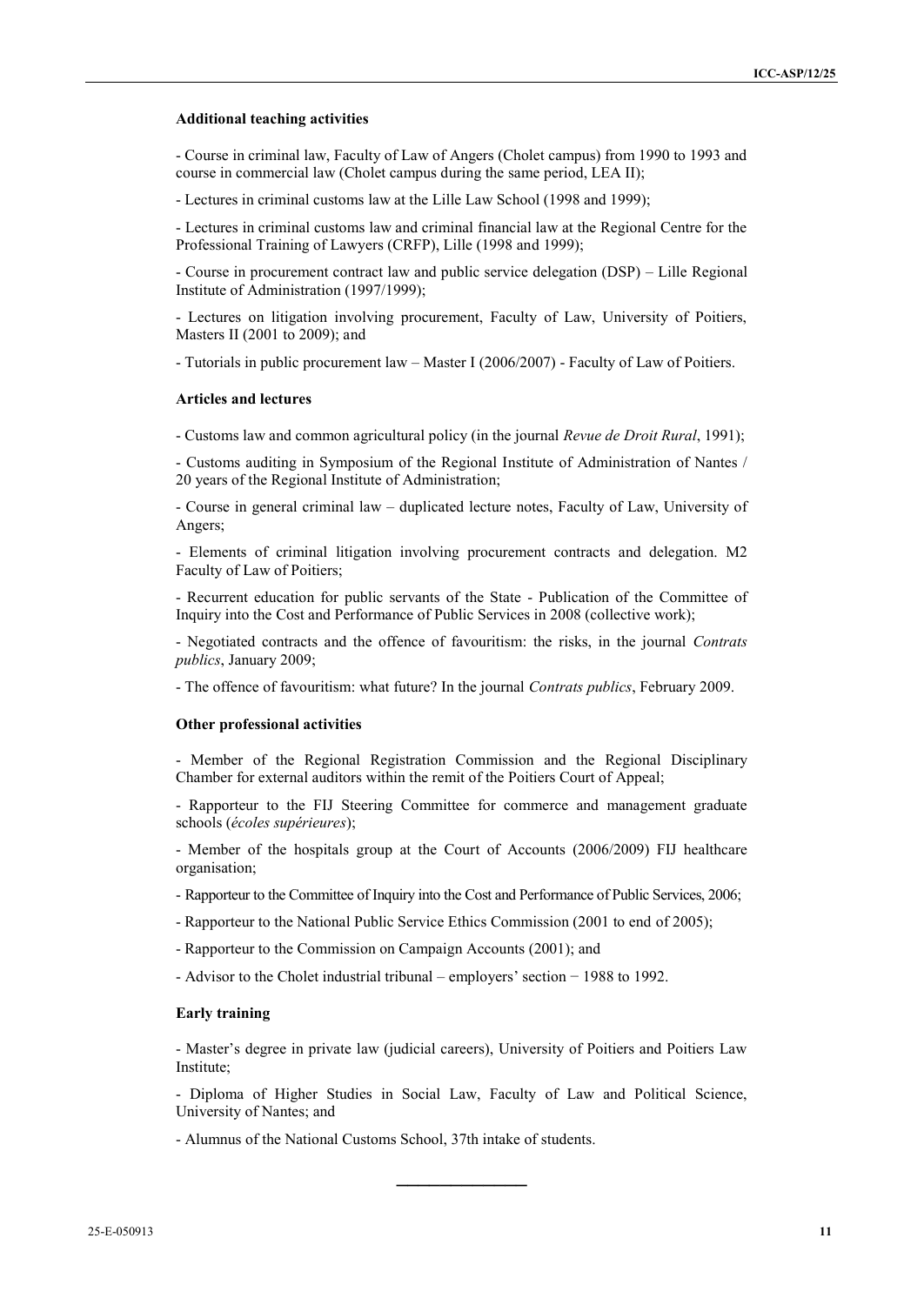## **4. Lemmik, Juhani (Estonia)**

[Original: English]

## **Note verbale**

The Embassy of the Republic of Estonia presents its compliments to the Secretariat of the Assembly of States Parties to the Rome Statute of the International Criminal Court and with reference to the Secretariat's note No. ICC-ASP/12/S/009 of 13 February 2013 has the honor to inform that the Government of Estonia has decided to present the candidature of Mr Juhani Lemmik for re-election to the Committee on Budget and Finance (CBF) at the elections to be held during the twelfth session of the Assembly of States Parties from 20 to 28 November 2013.

Mr Lemmik has been a member of the Committee on Budget and Finance since September 2006. He has a strong background in public financial management, public budgeting, public governance and audit. He currently works as the Governance Adviser in the Strategy Unit of the Government Office of the Republic of Estonia. He has held positions of Chief Auditor at the Estonian National Audit Office, Deputy Head of the State Budget Department of the Ministry of Finance, and Director of Public Administration Office of the Government Office. He also serves in the Bureau of the OECD Public Governance Committee.

In Mr Lemmik's view, the main task of the CBF for the coming years is to reinvent itself and its working methods in the context of ongoing fiscal restraint from one hand and increasing workload of the Court from the other. The Committee has taken first steps in establishing stronger working relationship with the Hague Working Group in order to better understand the aspirations and fiscal realities of the States Parties, but also for the States Parties being able to utilize the technical and policy expertise of the CBF to the fullest. Also, it will be necessary to advise the Court in setting the functional strategies, which ultimately manifest themselves in the yearly budget submission, in order to cope with the ongoing gap between its financing needs and fiscal reality. Established systems and instruments, such as HRM practices, the Contingency Fund, Working Capital Fund etc, are subject to careful monitoring and possible modification in due course for them to continue to effectively serve the purpose they were set up for.

**\_\_\_\_\_\_\_\_\_\_\_\_**

 $[...]$ 

## **Statement of qualifications**

## **Education**

*Institution, Date from - date to, Degree (s) or Diploma (s) obtained:*

Central European University, 1998-1999, MA in Political Science (Specialisation in Political Economy).

Tartu University, 1993-1997, BA in Public Administration (Specialisation in Public Economics).

#### **Language skills**

 $\overline{a}$ 

| Language | reading         | speaking | writing |
|----------|-----------------|----------|---------|
| Estonian | Native Language |          |         |
| English  |                 |          |         |
| Russian  |                 |          | 3       |
| Finnish  |                 |          |         |
| French   |                 |          |         |
|          |                 |          |         |

<sup>1</sup> Competence indicated on a scale of 1 to 5 (1 - excellent, 5 - basic).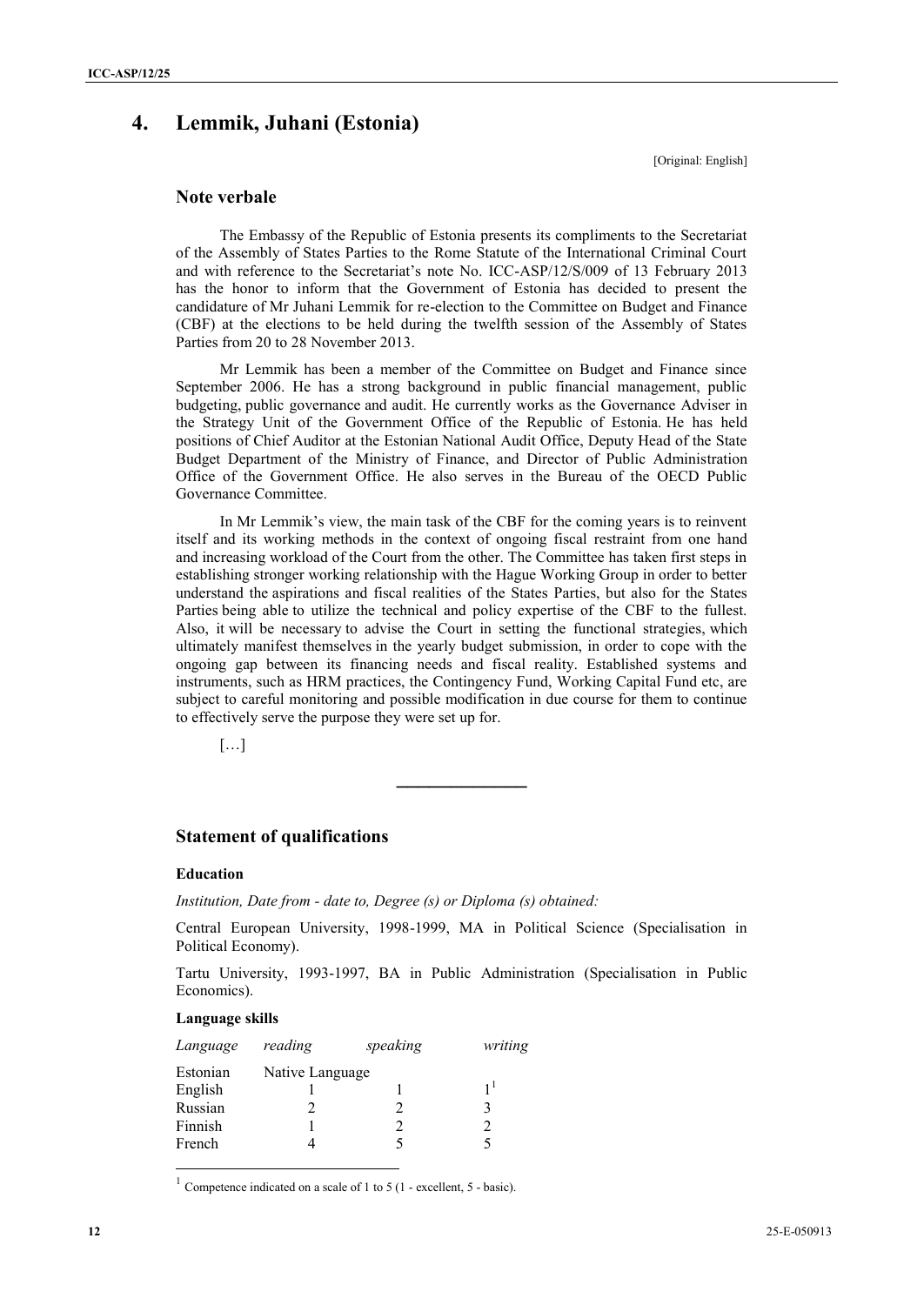#### **Membership of professional bodies**

Founding member of the Association of the Estonian Public Administration Students (since 1995).

Member of the Committee on Budget and Finance of the International Criminal Court (since 2006).

#### **Professional experience**

#### *Public Governance Adviser, Strategy Unit, Government Office (Jan 2011 - )*

The main responsibility is to help to re-organise and develop Government long-term planning system. Also managed the development of The Impact Assessment Guidelines for ministries and The Code of Public Engagement, both enacted by the Cabinet of Ministers. Part of the job also entails participating in renewal of the strategic planning system of the government, designing administrative policy instruments for financing from the EU Financial Perspective 2014+, and following up the OECD Public Governance Review on Estonia. Designs training programmes for policy makers who implement the Guidelines and the Code, develops and manages networks of those working with those instruments, instructs ministries in using these guidelines, and delivers short-term training. The Programme Manager for a European Social Fund funded programme whereby the government evidence based policy making is supported by financing policy studies and impact assessments.

#### *Key Training Expert, employed by Human Dynamics (work performed in the Croatian Ministry of Finance), in Croatia (July 2009- Nov 2010)*

Within the framework of the project "Improving Budget Processes", conducted training needs assessment, developed training programmes and study materials, and delivered training to the Ministry of Finance and line ministries staff. Co-author and editor of the Guidebook to Budget and Planning Processes and author of the Monitoring and Reporting Guidelines.

#### *Director of Audit, National Audit Office of Estonia, Estonia (Oct 2006- Dec 2008)*

Managed Audit Department I auditing Ministry of Finance, Ministry of Foreign Affairs, State Chancellery and their subordinate entities, and constitutional institutions(Office of the President, Chancellor of Justice, Chancellery of the Parliament, Supreme Court, Bank of Estonia), doing both financial audits and performance audits. Responsible for organising auditing of the Whole of Government Accounts, and issuing EU Trend Report, an analytical summary of all audit findings, evaluation and monitoring reports concerning the use of EU money in Estonia for a given period (e.g. 2004-2006 Financial Perspective).

## *Audit Manager, National Audit Office of Estonia (Jan 2006-Sept 2006) Senior Auditor, National Audit Office of Estonia (Jan 2005 –Dec 2005)*

Conducted, and later managed small teams who did performance audits in the Ministries of Justice, Interior and Defence. Audited "value for money" aspect of government spending (criteria of efficiency and effectiveness). Responsible for making reform proposals for performance improvement to relevant ministers (in terms of legislation, organisation of government, strategies, financing, etc). Member of the in-house team responsible for supervision of the use of EU funds in Estonia.

### *State Budget Department, Deputy Director, Estonian Ministry of Finance, Estonia (Jan 2002-Sept 2004)*

Developed the strategic planning system of the central government, and linked it with budgeting. Team Leader of experts who drafted Strategic Planning Decree. Developed medium-term expenditure framework, integrated strategic planning, budgeting and reporting processes, and established a framework for development of performance measures for all ministries. Developed a Strategic Planning Manual in cooperation with international experts.

Developed and implemented training curricula for all ministries and agencies with regard to the reform. Co-ordinated development of public service standards for all government institutions. Advised government institutions methodologically (according to methodological guidelines drafted by the MOF) in their drafting of Service Charters, reengineering their service delivery processes, reorganising the customer interface and service provision channels, introducing e-government solutions and how to integrate the customer-oriented approach to strategic management of organisation via introduction of management models, such as Balanced Scorecard and Common Assessment Framework.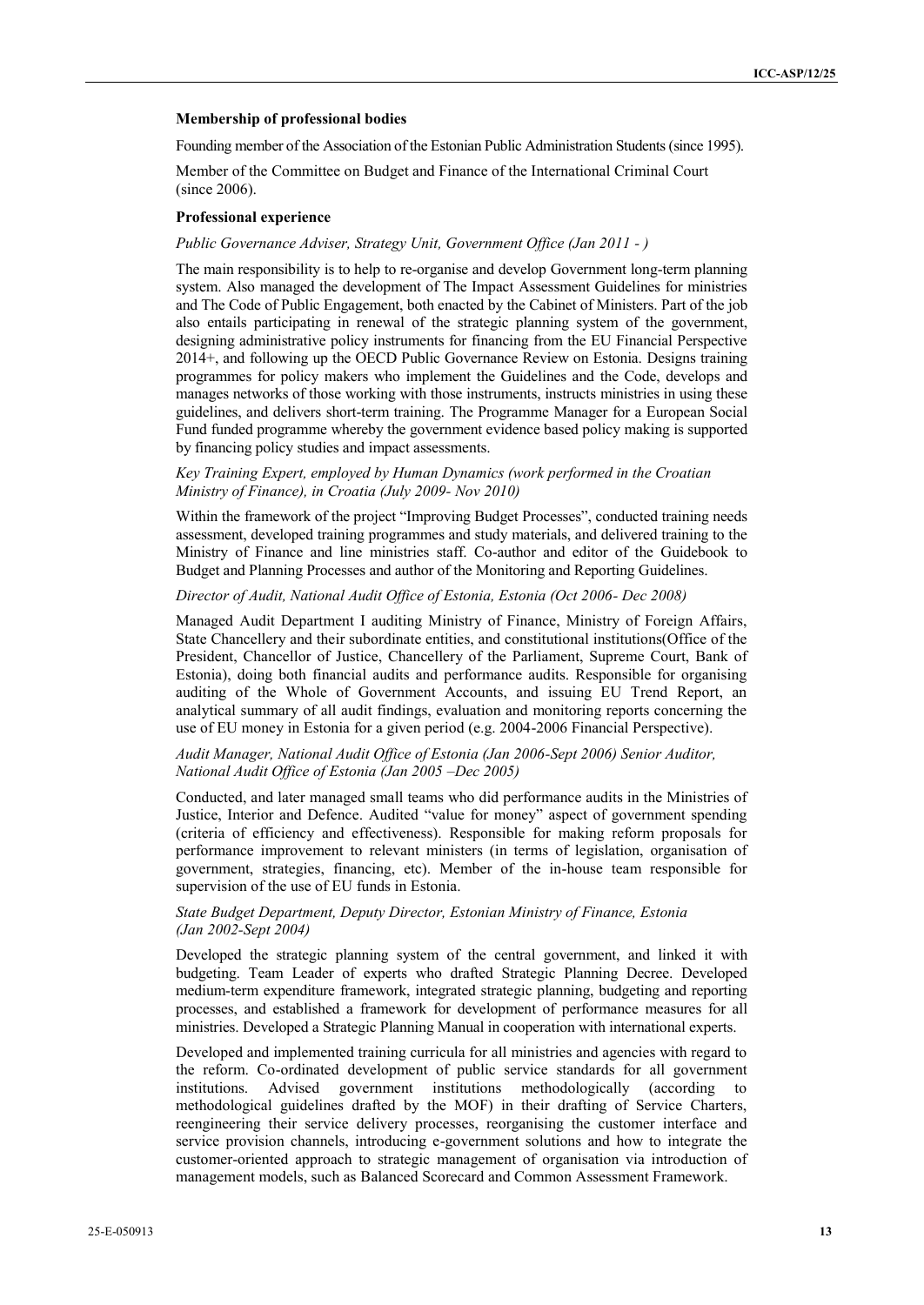Developed public sector pay policy and statistics to make pay comparisons possible. Team Leader of experts who drafted a new pay arrangement for the general civil service in the new Civil Service Law. Represented Ministry of Finance in pay negotiations with central trade unions.

Local Project Manager for the DFID-funded "IPSPELL project".

## *Acting Director, Office of Public Administration (OPA), Estonian State Chancellery, Estonia (Nov -Dec 2001)*

Managed the work of the OPA with the main task to prepare and co-ordinate the implementation of Government Public Administration Reform Programme. Supervised performance-oriented budgeting reforms, local government reform, functional review of county governments, delegation of public functions onto lower levels of government, developed service standards for major public services, customer consultation mechanisms, performance standards to back up effective service delivery, introduced one-stop-shops and e-public service provision.

## *Counsellor, Office of Public Administration, Estonian State Chancellery, Estonia (Nov 1999 - Oct 2001)*

Prepared the Government Public Administration Reform Programme and coordinated its implementation. Arranged bi-weekly meetings of the Director of the OPA with the Prime Minister to discuss the reform strategies and tasks. Communicated with main partners (Ministries of Finance, Justice and Interior) the reform programme and supervised their progress in its implementation. Supported the Government Public Administration Reform Committee, consisting of key ministers, in discussing and proposing major decisions to the Cabinet. Member of the inter-ministerial working group that developed the Citizens' Portal (www.eesti.ee), a webpage that surveys citizens' needs and preferences about particular public services, registers customer complaints and feedback, and provides information to citizens on public services.

Co-ordinated DFID-funded "IPSPELL project" and Finnish bilateral assistance.

#### *Programme Manager, Estonian Institute of Public Administration, Estonia (Oct 1997 – Aug 1998)*

Reorganised and compiled training materials for a comprehensive Competency Programme for Higher Civil Servants. Modules included Law, Economics, Public Policy, IT in Public Administration and Management. Taught modules on information society and was part of the Institute's strategic planning working group.

Development of a new customer service strategy, which included establishing feedback mechanisms through surveys, and performance indicators for all units, surveying and analysing of training needs of client organisations (public organisations that were purchasing training from the Institute).

#### **Professional Assignments**

| Since autumn 2006      | Member of the Committee on Budget and Finance of the<br>International Criminal Court.                                                                             |
|------------------------|-------------------------------------------------------------------------------------------------------------------------------------------------------------------|
| April-November 2007:   | Member of the Ministry of Finance Budget Reform Task<br>Force.                                                                                                    |
| October-December 2006: | Member of the Ministry of Finance State Owned Real Estate<br>Management Reform Task Force.                                                                        |
| $2002 - 2004$          | Member of the Government Delegation (representing the<br>Ministry of Finance) negotiating public sector pay and work<br>conditions with the national trade unions |
| $2001 - 2003$ :        | Member of the Advisory Board of the Estonian Institute of<br>Public Administration                                                                                |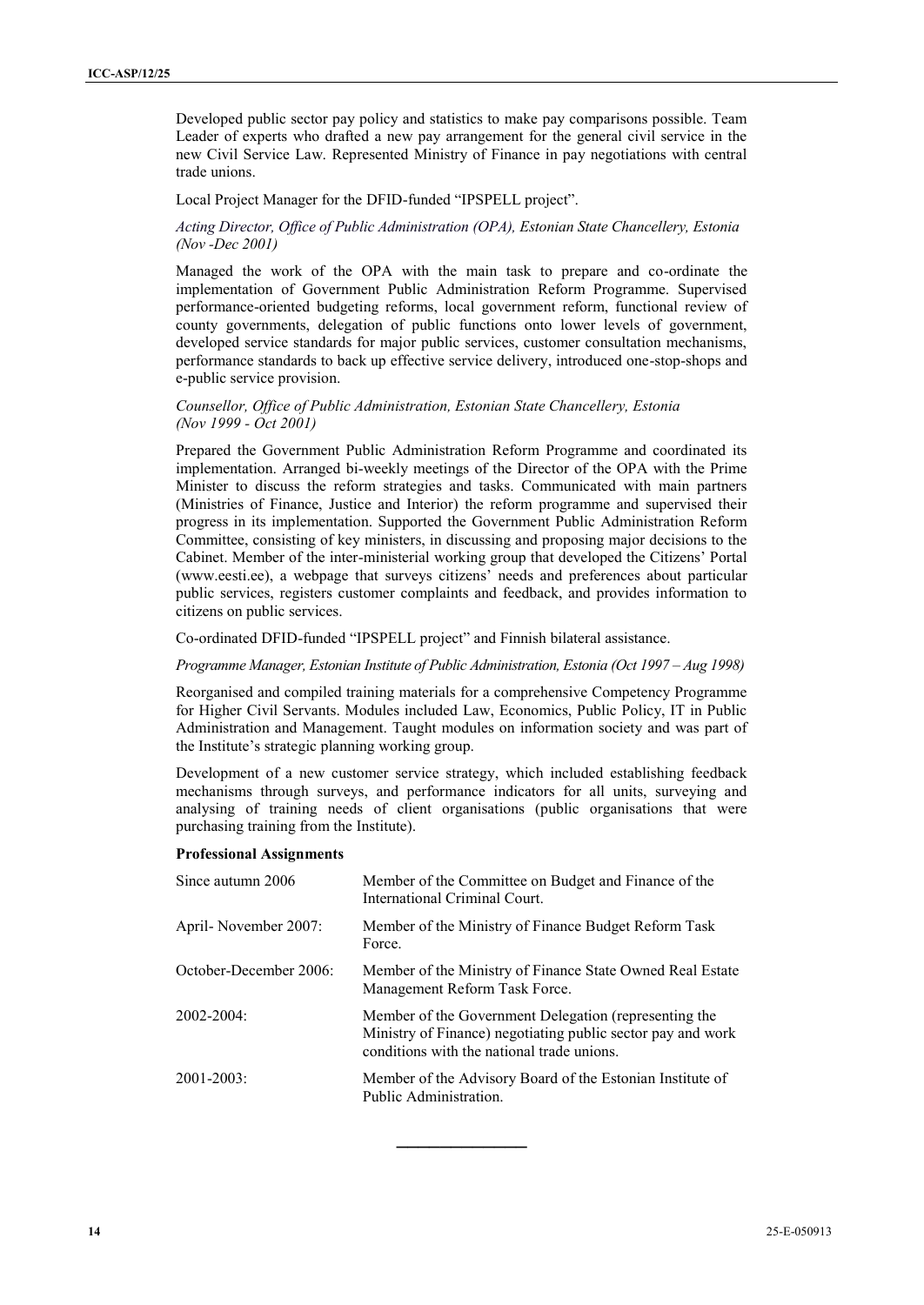## **5. Saupe, Gerd (Germany)**

## **Note verbale**

The Embassy of the Federal Republic of Germany presents its compliments to the Secretariat of the Assembly of States Parties to the Rome Statute of the International Criminal Court and has the honour, with reference to the Secretariat's note ICC-ASP/12/S/CBF/009 of 13 February 2013, to inform that Germany has decided to nominate Dr. Gerd Saupe as a candidate for re-election to the Committee on Budget and Finance of the International Criminal Court at the election to be held during the twelfth session of the Assembly of States Parties in The Hague from 20 to 28 November 2013.

A copy of Dr Gerd Saupe's Statement of qualification, containing a career overview and his career profile, is attached to this note. It specifies that Dr. Gerd Saupe fulfils the requirement that candidates be experts of recognised standing and experience in financial matters at international level.

Throughout his career Dr Gerd Saupe has collected extensive experience in the management and financing of international organisations both at European and at United Nations level. He has been monitoring administrative matters, governance issues and human resources policies in various functions. Previously, he served, among others, as Chairman of the Budget and Administrative Affairs Committee of the European Bank for Reconstruction and Development.

**\_\_\_\_\_\_\_\_\_\_\_\_**

[…]

## **Statement of qualifications**

#### **Career overview**

- Extensive experience in international financial, monetary and economic affairs. Demonstrated negotiation skills.
- Particular experience in budgetary management and policy planning of international organizations including United Nations System and the European Union.
- Served on Boards of Directors of the European Bank for Reconstruction and Development (EBRD) and the European Investment Bank (EIB). Chaired Budget and Administrative Affairs Committee at the EBRD. Member of Committee on Budget and Finance at the ICC. Chairman of the Financial Committee of the Permanent Court of Arbitration.

#### **Career profile**

#### August 2006 – present

Business consultant and attorney (Rechtsanwalt)

April 2008 – present

Member of Committee on Budget and Finance at the International Criminal Court, The Hague

#### $2012$  – present

Member and Chairman of the Financial Committee of the Permanent Court of Arbitration, The Hague

## 2003 – August 2006

Executive Director for Germany and member of the Board of Directors at the European Bank for Reconstruction and Development (EBRD), London. As Board members we:

[Original: English]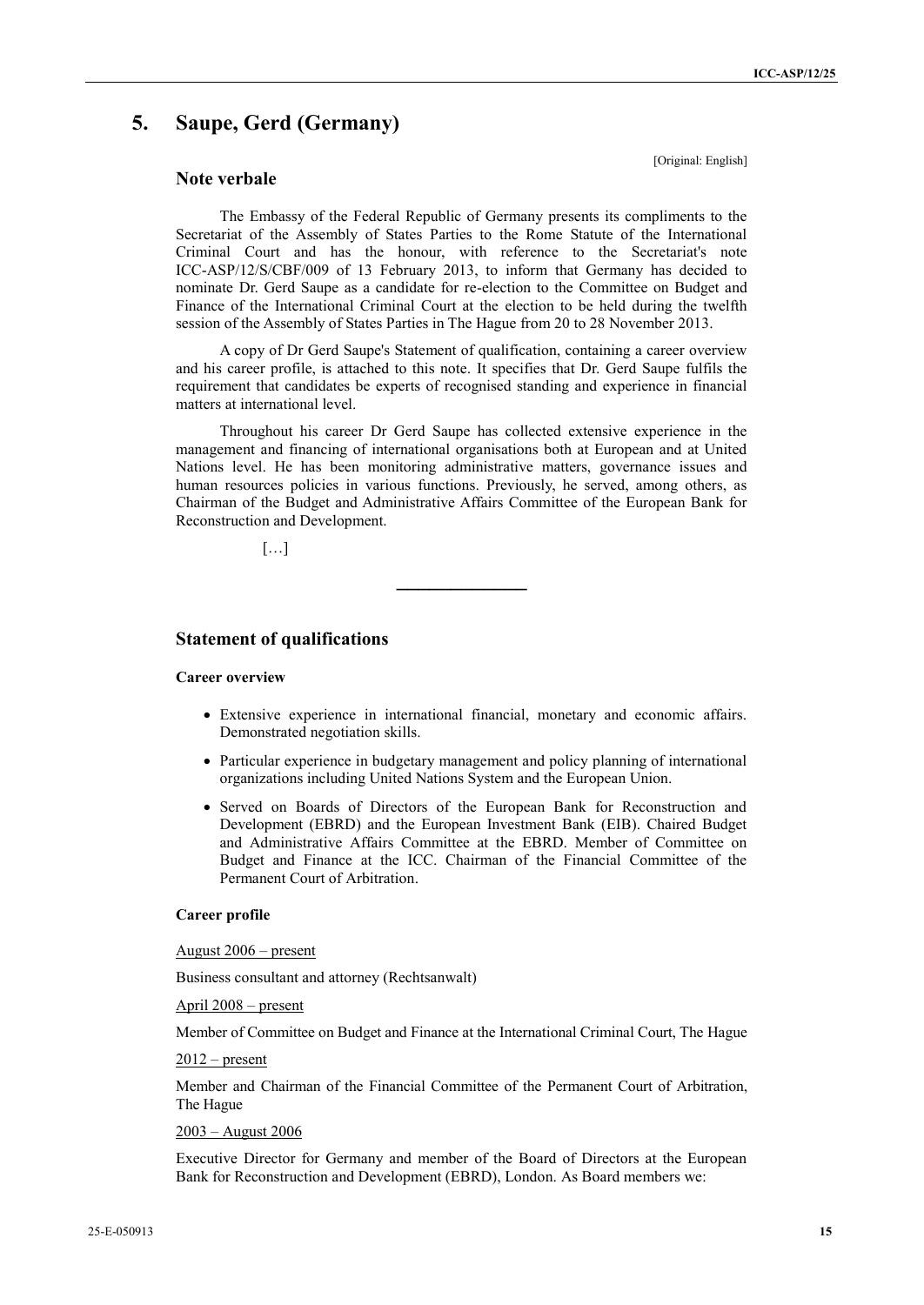Directed the operations of the Bank, established policies and approved projects; adopted the budget and business plans, monitored performance and risk management and oversaw human resources policy;

 Participated in Board consultation visits to countries of operations in Central and South-Eastern Europe; met with ministers and government agencies, business leaders and the diplomatic community to discuss how the Bank could best support economic reforms and sustainable growth; and

 Liaised with the business community; met with NGOs to review Bank policies and projects of concern to them.

#### 2004 – August 2006

Chairman of the Budget and Administrative Affairs Committee of the European Bank for Reconstruction and Development (EBRD) in London. The Committee:

 Assisted the Board in directing the Bank`s budgetary, staff and administrative resources to the agreed priorities; reviewed draft budget and business plans monitoring efficiency and cost control; set and monitored performance targets;

 Monitored human resources policy with particular attention to hiring and retaining qualified staff, staff development, performance evaluation and gender equality; reviewed staff compensation and benefits, considered issues relating to health, safety and security of Bank staff; and

 Oversaw policies relating to governance and ethics; conducted a full review of the code of conduct aligning it with best international practice; modernized the grievance and appeal procedures to strengthen the protection of staff in line with relevant international standards.

## 1995 - 2003

Member of the Board of Directors at the European Investment Bank (EIB), Luxembourg. As Board members we:

 Adopted annual and medium-term business plans, set targets for business and financial performance, monitored results, reviewed and approved projects, oversaw performance and risk management policy;

- Reported on Bank performance to domestic parliamentary committees; and
- Responded to queries from companies and NGOs.

#### 1993 – 2003

Deputy Director General, German Ministry of Finance. Responsibilities included:

 Budget and policies of the European Union (EU): Took part in annual budget process and establishment of medium-term financial perspectives; participated in negotiations at EU level, cleared Ministry of Finance position with domestic departments, and presented government policy to parliamentary committees;

 Protection of EU financial interests against fraud and irregularities: Cooperated with EU Commission services and domestic administrations to ensure that effective control systems were set up, necessary inspections performed and any amounts incorrectly paid promptly recovered;

 EU state aid rules and EU law: Took part in developing framework for state aid control and resolution of individual cases;

Head of Ministry of Finance task force on multilateral trade negotiations;

 Budgets of United Nations and UN system of organizations: Priorities, annual budget process and medium-term strategy; and

 Debt management of German Government: Analysis of domestic and international financial markets, scheduling and placement of debt issues, development of debt instruments, management of liquid funds.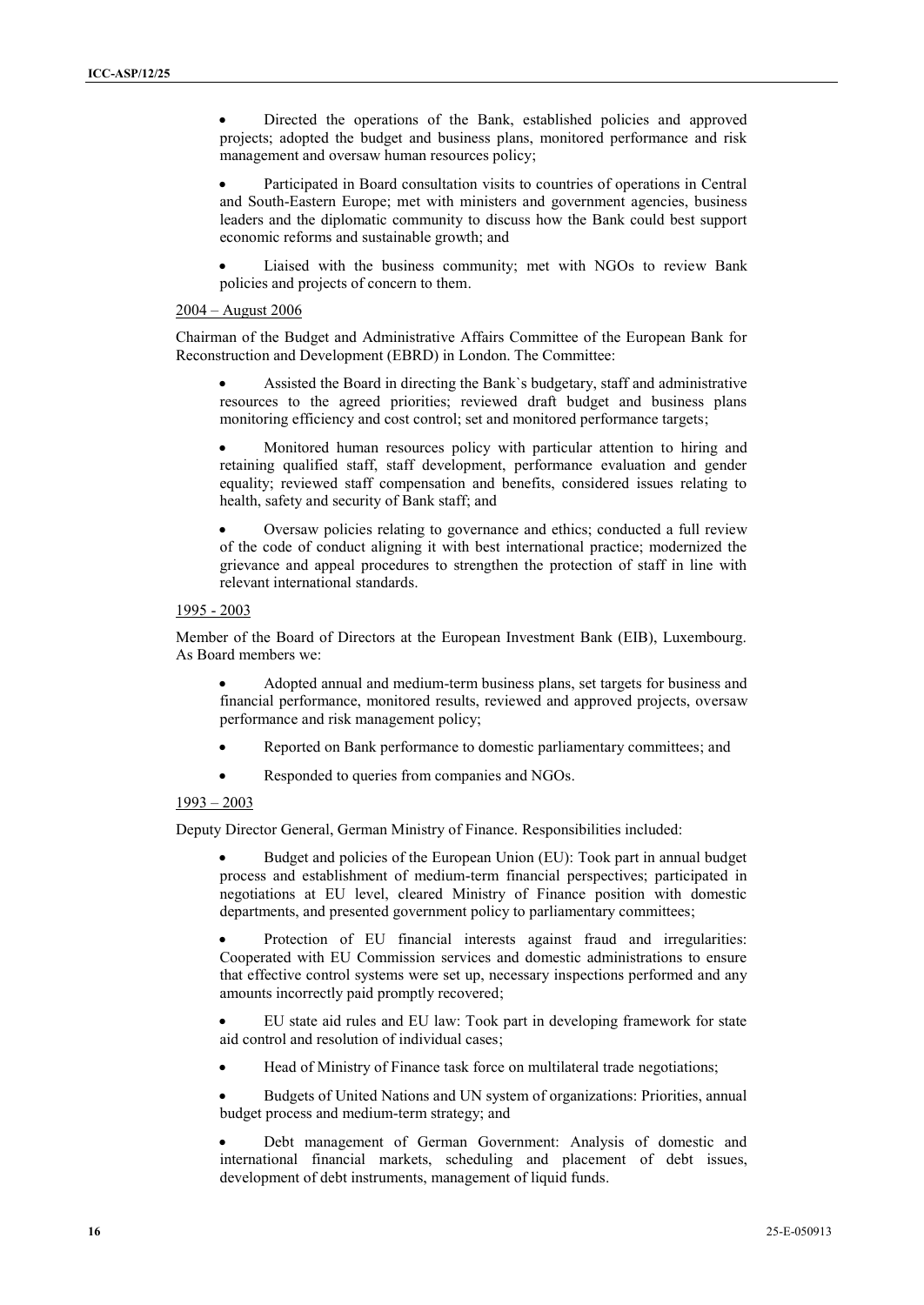## 1984 – 1993

Head of Unit, Ministry of Finance: Responsibilities included:

- International economy, monetary policy, capital markets; and
- World economic summits, International Monetary Fund, World Bank and Organization for Economic Co-operation and Development.

## 1971 – 1984

Worked at Ministries of Economy and Finance: International economy, monetary policy, capital markets, management of government debt.

1968 – 1971

Assistant lecturer at Cologne University, European Law

### **Education**

1971 Doctorate in European law, University of Cologne

1960 – 1967 Law studies at Bonn and Cologne universities, practical legal training and examinations

Languages: English fluent; French very good; German (native speaker) Born: 9 June 1941 Married, two daughters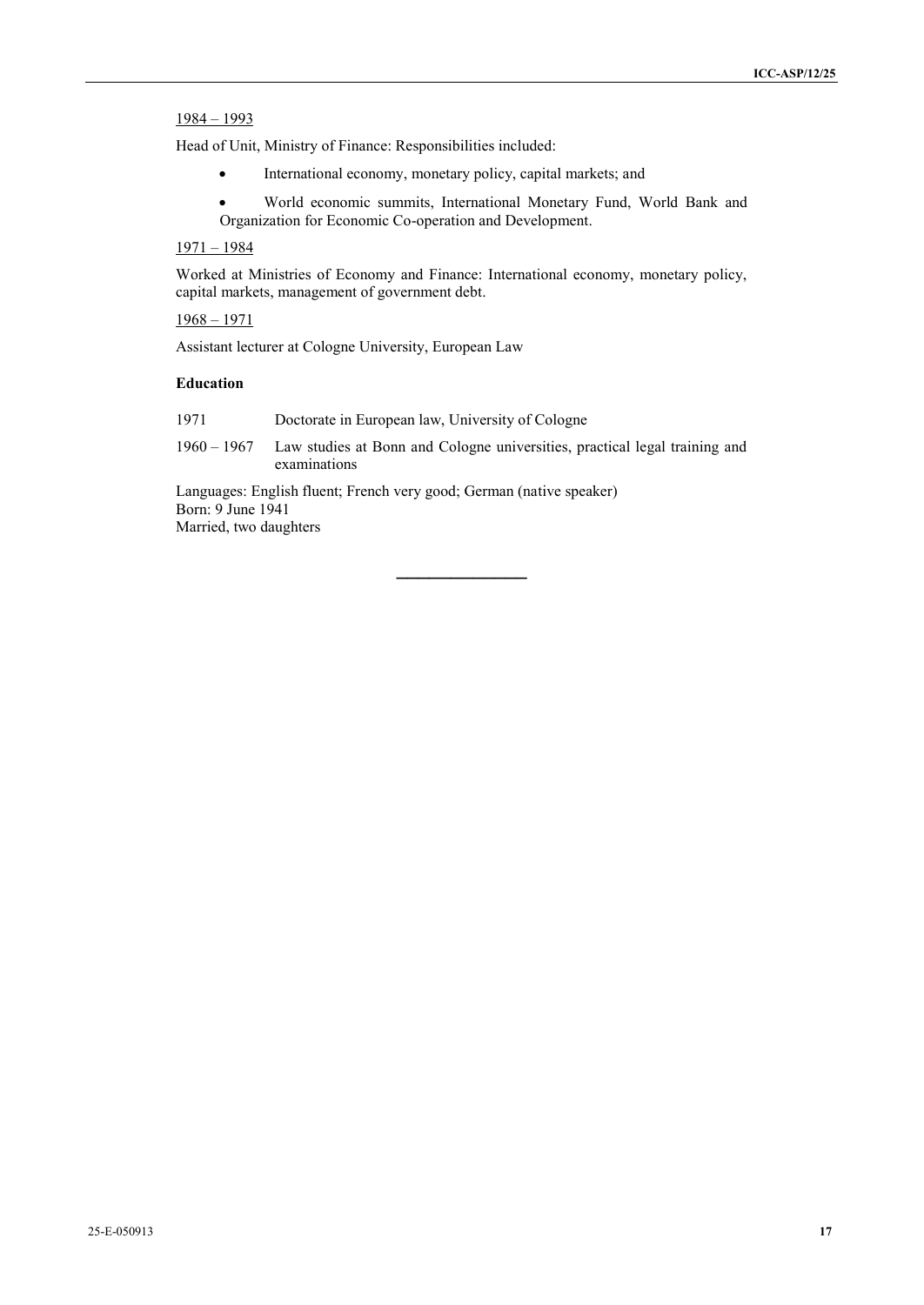## **6. Traoré, Noumoutié Herbert (Burkina Faso)**

[Original: French]

## **Note verbale**

The Embassy of Burkina Faso to the Kingdom of the Netherlands presents its compliments to the Secretariat of the Assembly of States Parties of the International Criminal Court in The Hague and has the honour to put forward the candidacy of Mr. Noumoutié Herbert Traoré, Financial Services Administrator and President of the Court of Auditors in Burkina Faso, for one of the six seats of members of the Committee on Budget and Finance of the Court, in the elections to be held in The Hague from 20 to 28 November 2013 during the twelfth session of the Assembly of States Parties.

Holder of a Master's degree in results-based management (Master en gestion axée sur les résultats) from the University of Laval (Quebec) and a graduate of the National School for the Financial Authorities of Burkina Faso (ENAREF – Ecole Nationale des Régies Financières du Burkina Faso), Mr. Traoré has 29 years of service in public financial administration behind him. He has devoted a large part of his career to auditing and controlling public finances, having held the strategic posts of Director General of Financial Control and Inspector-General of Finances in the Ministry for the Economy and Finances and now President of the Court of Auditors in Burkina Faso.

At an international level, he served as a member of the audit committee of ECOWAS from 2009 to 2011 and since September 2011 he has represented the Court of Auditors before a number of inter-African and international organisations involved in controlling public finances.

**\_\_\_\_\_\_\_\_\_\_\_\_**

[…]

## **Statement of qualifications**

### **Personal data**

| Family name:             | Traoré                                  |
|--------------------------|-----------------------------------------|
| Given name:              | Noumoutié                               |
| Nickname:                | Herbert                                 |
| Employment:              | <b>Public Finances Administrator</b>    |
| Date and place of birth: | 20/03/1959 in MAHON/Kénédougou Province |
| Nationality:             | Burkinabé                               |
| Marital status:          | Married                                 |
| Military status:         | People's National Service/Class of 1984 |
| Education                |                                         |

| $2009 - 2010$ | Master's degree in results-based management for public programmes and<br>in risk analysis and management (Masters en Gestion Axée sur les<br>Résultats des programmes publics et en analyse et gestion des risques)<br>from the University of Laval et IDEA International (Quebec) |
|---------------|------------------------------------------------------------------------------------------------------------------------------------------------------------------------------------------------------------------------------------------------------------------------------------|
| 1992 - 1995   | Administrator's Diploma in Public Finances, National School for the<br>Financial Authorities (ENAREF – Ecole Nationale des Régies Financières)                                                                                                                                     |
| 1987 - 1989   | Diploma with an option in Economics and Finance from the National<br>School for Public Administration and the Judiciary (Ecole Nationale<br>d'Administration et de Magistrature - ENAM)                                                                                            |
| 1982 - 1984   | CFPF certification, finance option, Ministry of Finance Professional<br>Training Centre (CFPF - Centre de Formation Professionnelle du<br>Ministère des Finances)                                                                                                                  |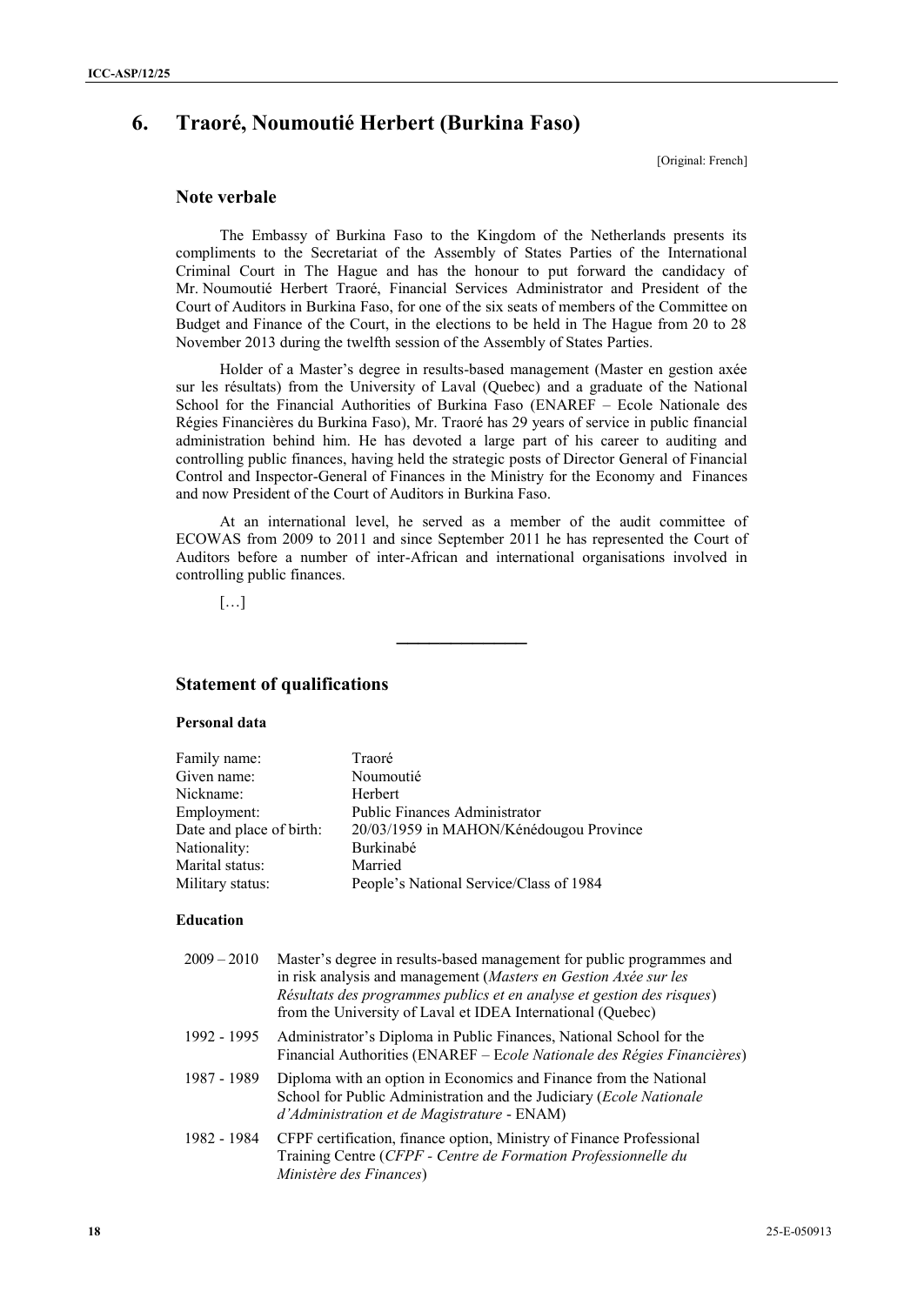1979 - 1982 Baccalaureate B series (specialisation: Economics), Ouezzin Coulibaly high school in Bobo Dioulasso

## **Languages**

- French (very good)
- English (adequate)

**Seniority**: 29 years of service

### **Principal tasks**

Administration of Public Finances by:

- Coordinating audits of public finances and administrative acts;
- Checking the implementation of the budget of the state and its subdivisions;

- Providing consulting expertise to managers, administrators and authorising officers in the field of public finances;

- Examining audit reports from auditors;
- Evaluating the management accounts of public accountants;
- Evaluating public programmes;
- Imposing penalties for mismanagement.

### **IT skills**

Able to use a PC, Windows 3.1, Excel, Word, Access 97 and the Internet. Trained to use project management software WPROGID 4.O and Microsoft Office Project 2003.

## **Work history**

| September<br>2011 to date | President of the Court of Auditors (National Audit Institution for Public<br>Finances), Ouagadougou                    |
|---------------------------|------------------------------------------------------------------------------------------------------------------------|
|                           | - Administration of the Court of Auditors                                                                              |
|                           | - Advice to Parliament and Government                                                                                  |
| 2009 to 2011              | Inspector-General of Finances, Audit Inspectorate, Ouagadougou                                                         |
|                           | - Audit and inspection of bodies responsible for public finances                                                       |
|                           |                                                                                                                        |
| $2005 - 2009$             | Director General of Financial Control, Directorate-General for<br>Financial Control, Ouagadougou                       |
|                           | - Ex ante checks on public expenditure and administrative acts                                                         |
| $2003 - 2005$             | Internal Auditor – Sectoral Programme for Transport/Ministry for<br>Infrastructure, Transport and Housing, Ouagadougou |
|                           | - Monitoring the application of management procedures                                                                  |
| $2001 - 2003$             | Administrative and Finance Director, Charles de Gaulle National<br>Paediatric Hospital, Ouagadougou                    |
|                           | - Management of financial resources and patient administration                                                         |
| $1999 - 2001$             | Official, Directorate-General for Cooperation, Ouagadougou                                                             |
|                           | - Monitoring the financial performance of projects<br>and<br>programmes                                                |
| $1997 - 1999$             | Administrative and Finance Director, Ministry for Animal Resources,<br>Ouagadougou                                     |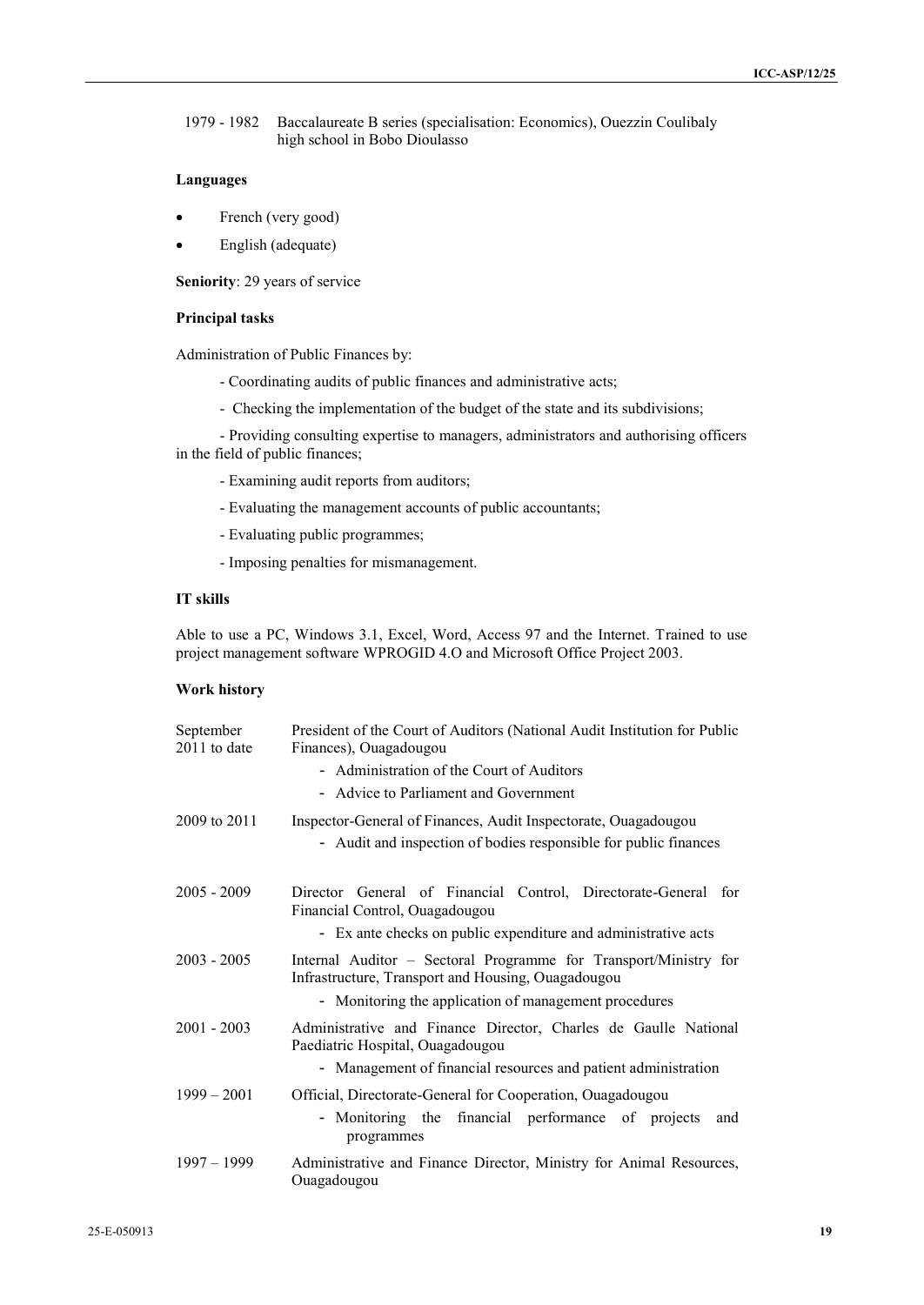|               | - Management of human, financial and logistical resources                                                                                                               |
|---------------|-------------------------------------------------------------------------------------------------------------------------------------------------------------------------|
| $1996 - 1997$ | Administrative and Finance Director, State Inspectorate General,<br>Ouagadougou                                                                                         |
|               | - Management of financial resources, personnel and logistics                                                                                                            |
| $1995 - 1996$ | Official, National Office for Public Contracts, Ouagadougou<br>- Overseeing compliance with procedures for letting public<br>contracts                                  |
| $1990 - 1992$ | Provincial Head of Department, financial control of Poni province, Gaoua<br>- Ex ante checks on expenditure, advisor<br>- Provincial and municipal financial controller |
| $1984 - 1987$ | Official, Financial Control Directorate, Ouagadougou<br>- Casework. Monitoring the implementation of the state budget.                                                  |

#### **Other roles and representations**

- \* Member of the Burkinabé National Lottery Board: April 2007 to 2009.
- \* Member of the ECOWAS audit committee: 2009 to 2011.
- \* Representing the Court of Auditors before:
	- INTOSAI (International Organisation of Supreme Audit Institutions);
	- AFROSAI (African Organisation of Supreme Audit Institutions);
	- AISCCUF (*Association des Institutions Supérieures de Contrôle ayant en Commun l'Usage du Français* – Association of Supreme Audit Institutions using French as their working language);
	- CREFIAF (*Conseil Régional de Formation des Institutions Supérieures de Contrôle des Finances Publiques d'Afrique Francophone subsaharienne* – Regional Training Council for Supreme Audit Institutions in French-speaking Sub-Saharan Africa); and
	- AAHJF (*Association Africaine des Hautes Juridictions Francophones* African Association of French-speaking supreme courts).

#### **Publications and seminars**

\* End of studies dissertation at ENAREF: Management of local resources and decentralisation

- Training on "Modern tools and approaches to risk management in the public sector" in March 2010.
- Attended the training course on the "Organisation and management of an internal audit department" delivered by the Abidjan International Management Institute (IMA - Institut International de Management d'Abidjan) from 17 to 28 January 2004 in Lomé/Togo.

Training in "Financial management and disbursement procedures for World Bank-funded projects" at the African Centre for Higher Management Studies (CESAG - Centre Africain d'Etudes Supérieures en Gestion) in Dakar/Senegal from 06 to 17 September 2004.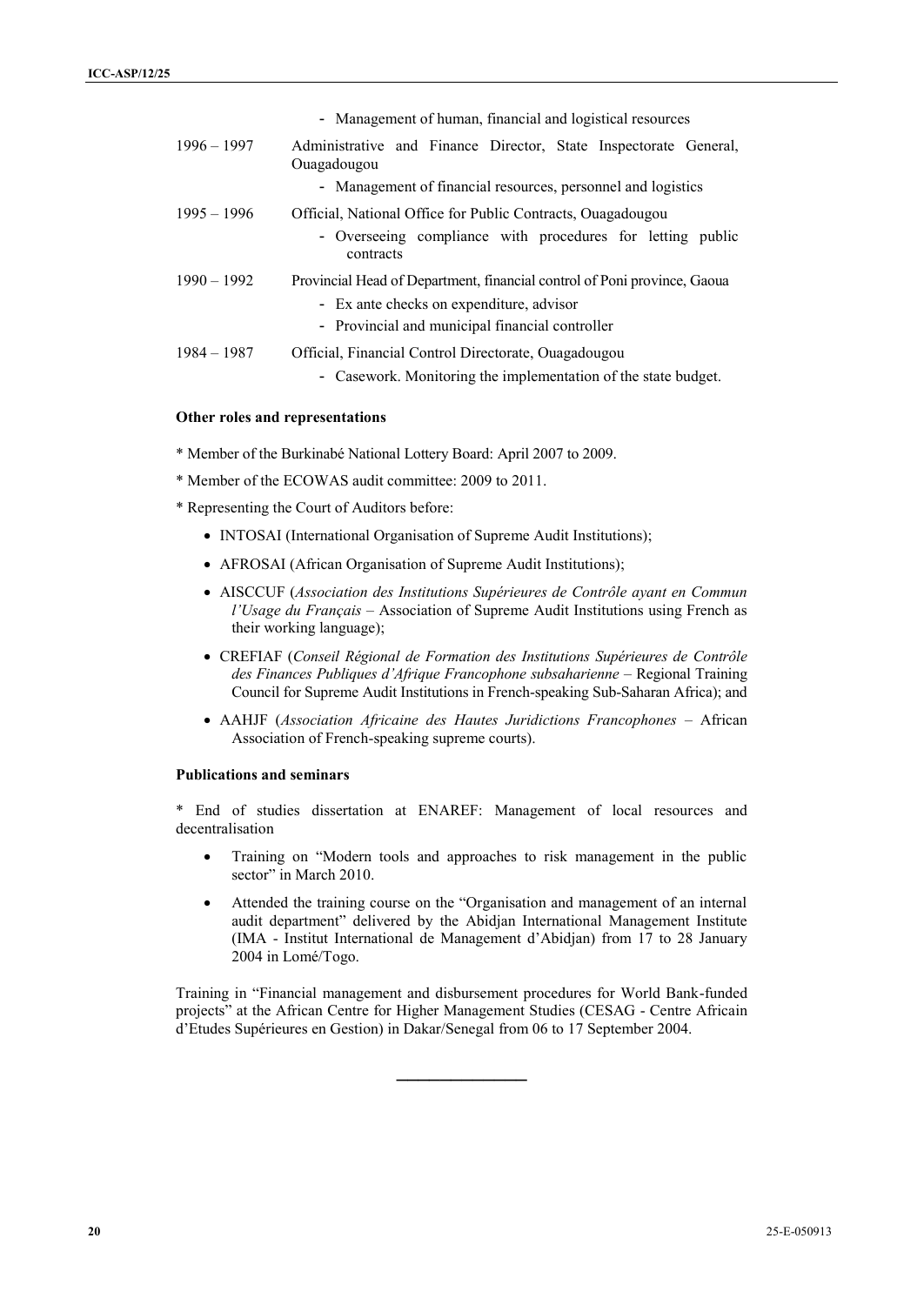## **7. Warren, Helen Louise (United Kingdom)**

[Original: English]

## **Note verbale**

Her Britannic Majesty's Embassy presents its compliments to the Secretariat of the Assembly of States Parties and has the honour to nominate Ms. Helen Warren for a position on the ASP's Committee on Budget and Finance. This commendation is pursuant to the procedure for the nomination and election of members of the Committee on Budget and Finance (ICC-ASP/1/Res.5, as amended by ICC-ASP/2/Res.4).

As requested, a curriculum vitae providing details of Ms. Warren's qualifications and proof of relevant experience is attached.

The United Kingdom makes this commendation as Ms. Warren is an expert of recognised standing and experience in financial matters at the international level. As a senior official in Her Majesty's Treasury, Ms. Warren has played a leading role managing the Treasury's financial affairs for the London 2012 Olympics, as well as the logistical arrangements for the United Kingdom's presidency of the Group of Seven international forum.

[…]

## **Statement of qualifications**

| Oct $2012$ – present           | Head of G7 Presidency logistics, HM Treasury (UK Finance<br>Ministry)                                                                                                                                                                                                                                                                                                                                                                                                                                                                                                                                                                             |
|--------------------------------|---------------------------------------------------------------------------------------------------------------------------------------------------------------------------------------------------------------------------------------------------------------------------------------------------------------------------------------------------------------------------------------------------------------------------------------------------------------------------------------------------------------------------------------------------------------------------------------------------------------------------------------------------|
|                                | Project lead for all logistical aspects of the 2013 UK Presidency<br>of the Group of Seven (G7) international forum. Managed the<br>budget of £1m ensuring accountability and suitable governance<br>arrangements followed for HM Treasury and the Bank of<br>England as budget holders. As well as organising and<br>supporting conference calls at Ministerial and Deputy level also<br>planning and delivering a set piece meeting hosted by the<br>Chancellor (Minister of Finance) and Governor of the Bank of<br>England for Finance Ministers and Central Bank Governors and<br>heads of a number of international financial institutions. |
| June $2010 - \text{Oct } 2012$ | Head of Olympic & Sport Spending, HM Treasury (UK Finance<br>Ministry)                                                                                                                                                                                                                                                                                                                                                                                                                                                                                                                                                                            |
|                                | Internal lead for the £9.3bn Olympic and Paralympic Games<br>budget and around £200m Government spend on sports policy.<br>Understanding the resources needed in the context of the current<br>landscape and advising HMT ministers on all aspects of spend<br>in these areas and implications of changes to budgets. Ensuring<br>and monitoring effective spending control, appropriate risk<br>management and value for money and efficiency for the tax-<br>payer. Provide constructive challenge, where necessary, to<br>collectively deliver desired outcomes.                                                                               |
| Feb $2009 -$ June $2010$       | Economic Adviser, Social Fund Team, UK Department for Work &<br>Pensions                                                                                                                                                                                                                                                                                                                                                                                                                                                                                                                                                                          |
|                                | Accountable for various elements of the Social Fund, including<br>improving delivery of Community Care Grants, worth £139m in<br>2010.                                                                                                                                                                                                                                                                                                                                                                                                                                                                                                            |